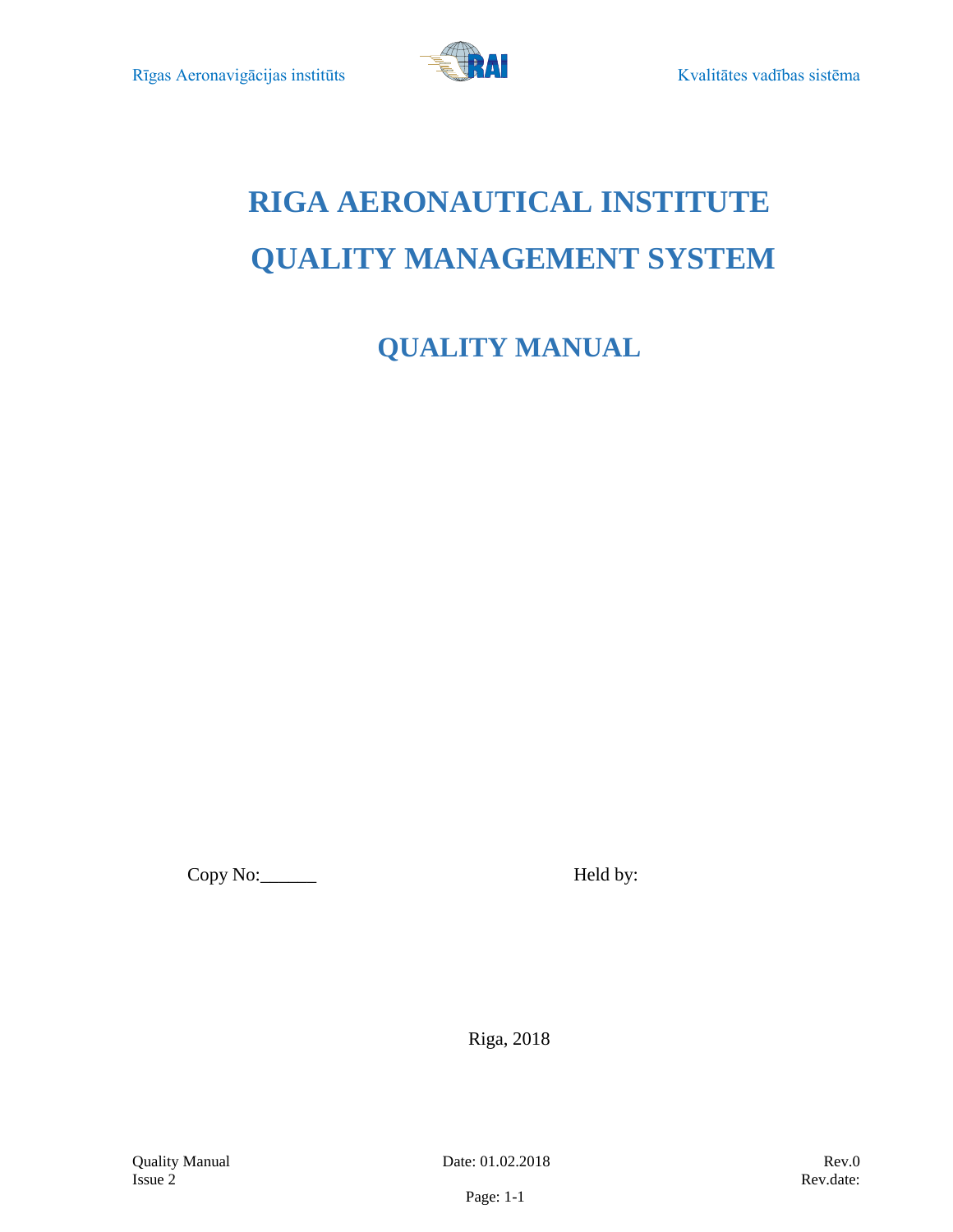

# **TABLE OF CONTENTS**

| 1.                                                        |  |
|-----------------------------------------------------------|--|
|                                                           |  |
|                                                           |  |
|                                                           |  |
|                                                           |  |
|                                                           |  |
|                                                           |  |
| 2.                                                        |  |
|                                                           |  |
|                                                           |  |
|                                                           |  |
|                                                           |  |
|                                                           |  |
|                                                           |  |
|                                                           |  |
|                                                           |  |
|                                                           |  |
|                                                           |  |
|                                                           |  |
|                                                           |  |
|                                                           |  |
|                                                           |  |
|                                                           |  |
| 3.                                                        |  |
|                                                           |  |
| 4.                                                        |  |
| ANNEX 1 TO QUALITY MANUAL QUALITY DOCUMENTATION 5-1<br>5. |  |
|                                                           |  |
|                                                           |  |
|                                                           |  |
|                                                           |  |
|                                                           |  |
|                                                           |  |
|                                                           |  |
|                                                           |  |
|                                                           |  |
|                                                           |  |
|                                                           |  |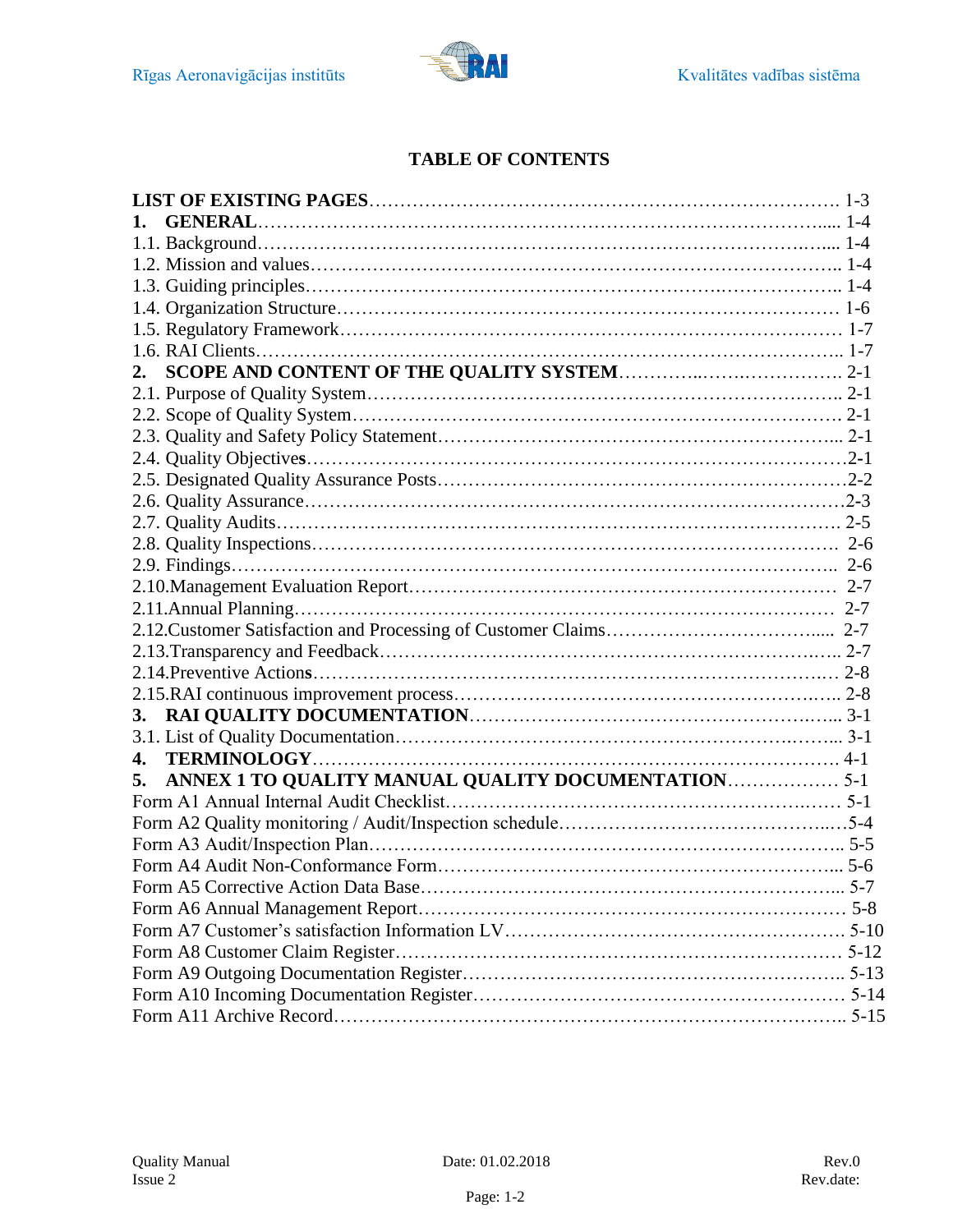

| Page     | <b>Issue No.</b> | <b>Amendment No.</b><br><b>Date</b> |            |  |  |
|----------|------------------|-------------------------------------|------------|--|--|
|          | Section No.1     |                                     |            |  |  |
| $1-1$    | 1                | $\boldsymbol{0}$                    | 01.02.2018 |  |  |
| $1 - 2$  | 1                | $\overline{0}$                      | 01.02.2018 |  |  |
| $1 - 3$  | 1                | $\overline{0}$                      | 01.02.2018 |  |  |
| $1-4$    | 1                | $\overline{0}$                      | 01.02.2018 |  |  |
| $1 - 5$  | 1                | $\overline{0}$                      | 01.02.2018 |  |  |
| $1-6$    | 1                | $\overline{0}$                      | 01.02.2018 |  |  |
| $1 - 7$  | 1                | $\overline{0}$                      | 01.02.2018 |  |  |
|          | Section No.2     |                                     |            |  |  |
| $2 - 1$  | 1                | 0                                   | 01.02.2018 |  |  |
| $2 - 2$  | $\mathbf 1$      | $\overline{0}$                      | 01.02.2018 |  |  |
| $2 - 3$  | 1                | $\overline{0}$                      | 01.02.2018 |  |  |
| $2 - 4$  | 1                | $\overline{0}$                      | 01.02.2018 |  |  |
| $2 - 5$  | 1                | $\boldsymbol{0}$                    | 01.02.2018 |  |  |
| $2 - 6$  | 1                | $\overline{0}$                      | 01.02.2018 |  |  |
| $2 - 7$  | 1                | $\overline{0}$                      | 01.02.2018 |  |  |
| $2 - 8$  | 1                | $\overline{0}$                      | 01.02.2018 |  |  |
|          | Section No.3     |                                     |            |  |  |
| $3 - 1$  | ı                | $\overline{0}$                      | 01.02.2018 |  |  |
|          | Section No.4     |                                     |            |  |  |
| $4 - 1$  | 1                | $\overline{0}$                      | 01.02.2018 |  |  |
|          | Section No.5     |                                     |            |  |  |
| $5 - 1$  | 1                | 0                                   | 01.02.2018 |  |  |
| $5 - 2$  | $\mathbf{1}$     | $\overline{0}$                      | 01.02.2018 |  |  |
| $5 - 3$  | 1                | $\overline{0}$                      | 01.02.2018 |  |  |
| $5 - 4$  | 1                | $\overline{0}$                      | 01.02.2018 |  |  |
| $5 - 5$  | $\mathbf{1}$     | 0                                   | 01.02.2018 |  |  |
| $5 - 6$  | $\mathbf{1}$     | $\boldsymbol{0}$                    | 01.02.2018 |  |  |
| $5 - 7$  | $\mathbf{1}$     | $\overline{0}$                      | 01.02.2018 |  |  |
| $5 - 8$  | 1                | $\boldsymbol{0}$                    | 01.02.2018 |  |  |
| $5-9$    | 1                | $\overline{0}$                      | 01.02.2018 |  |  |
| $5 - 10$ | $\mathbf{1}$     | $\boldsymbol{0}$                    | 01.02.2018 |  |  |
| $5 - 11$ | 1                | $\overline{0}$                      | 01.02.2018 |  |  |
| $5 - 12$ | 1                | $\overline{0}$                      | 01.02.2018 |  |  |
| $5 - 13$ | 1                | $\boldsymbol{0}$                    | 01.02.2018 |  |  |
| $5 - 14$ | $\mathbf{1}$     | 0                                   | 01.02.2018 |  |  |
| $5 - 15$ | $\mathbf{1}$     | $\boldsymbol{0}$                    | 01.02.2018 |  |  |

# **LIST OF EXISTING PAGES**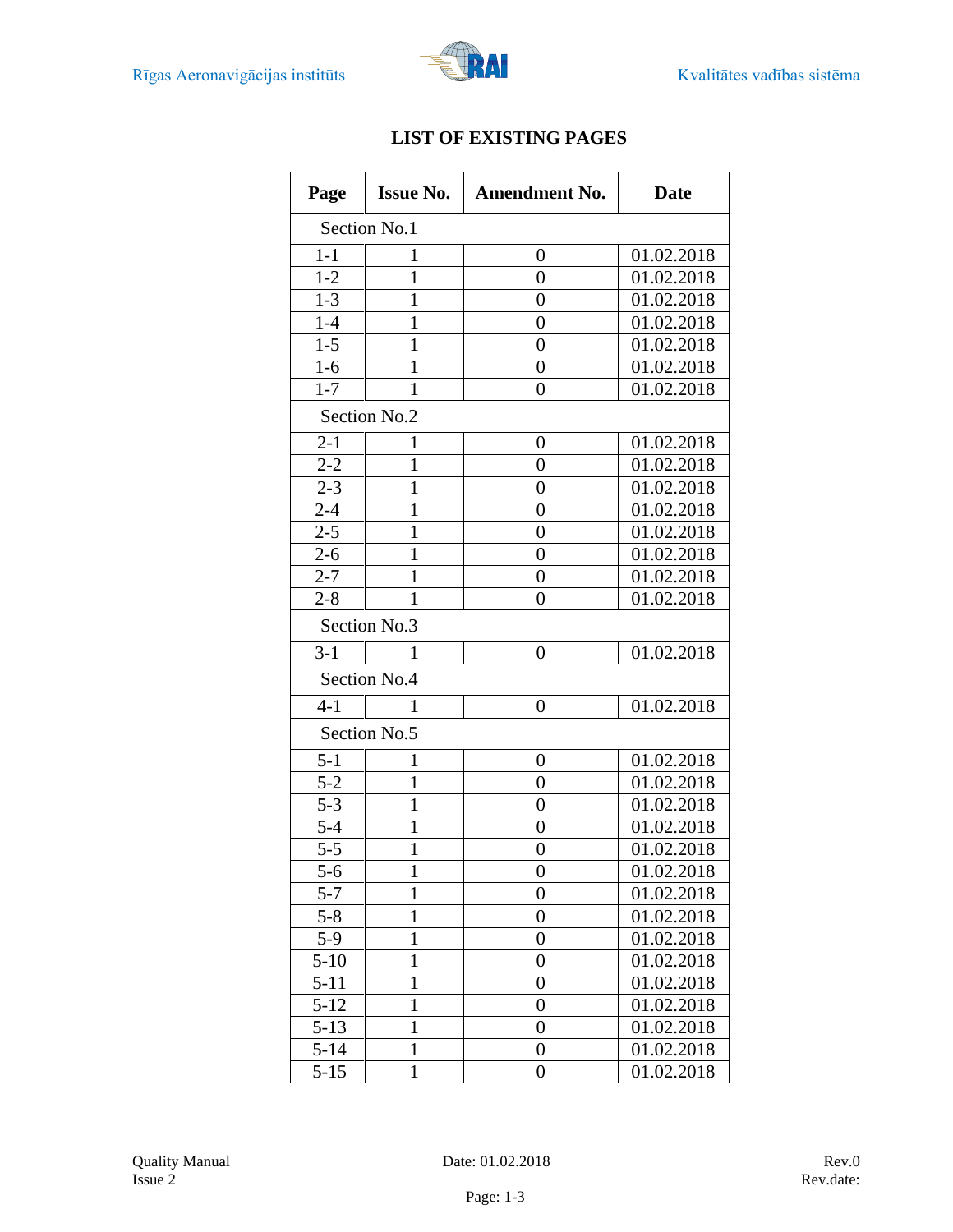

# **1. GENERAL**

## <span id="page-3-0"></span>**1.1. Background**

**Riga Aeronautical Institute (RAI)** is a higher education and research institution, which provides following professional higher education programs and training courses:

- Higher professional education programs;
- Professional Bachelor's Degree programs;
- Professional Master's Degree programs;
- Professional Training Courses.

Study programs implemented by RAI have been positively evaluated by international experts and are officially accredited.

#### <span id="page-3-1"></span>**1.2. Mission and values**

#### Mission

RAI mission is to provide efficient and qualitative teaching and research, convened by high level professionals. It enables our customers to increase their level of competitiveness and operating efficiency.

#### Values

#### *Teaching*

The teaching we provide must meet the highest standards of professionalism and integrity.

#### *Personnel*

Our team is our main value – teaching in RAI is provided by the first class professionals under the guidance of highly competent management.

#### *Development*

We always try to be in the industry forefront – we deliver training which makes our trainees and students competitive in the modern world.

# <span id="page-3-2"></span>**1.3. Guiding principles**

#### *Competence*

We act as a competence bridge between our customers and the newest technological developments in any of the spheres for which we provide training.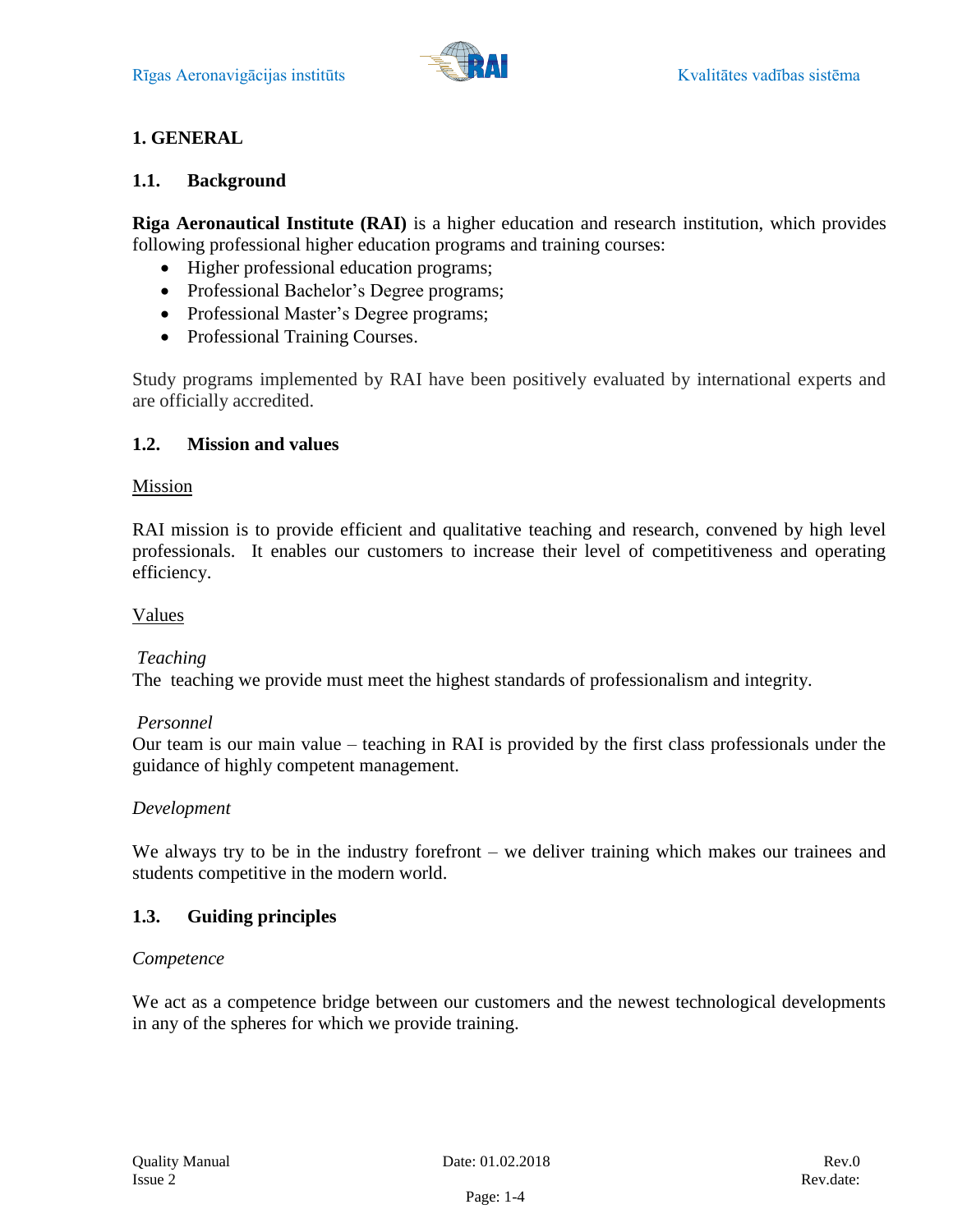

#### *Commitment to our customers*

We always analyze the needs of our customers and deliver the training which suits their individual requirements. As a result they are able to decrease their expenses and save their time which would be spent looking for other training suppliers.

#### *International environment*

Our customers come from all parts of the globe – we operate in international environment.

#### *Team*

We work as a single team with one aim of providing qualitative training and satisfying our customers. We value the input from all our employees.

#### *Quality*

Our Quality System involves all levels of training and management. We constantly improve and upgrade our quality system.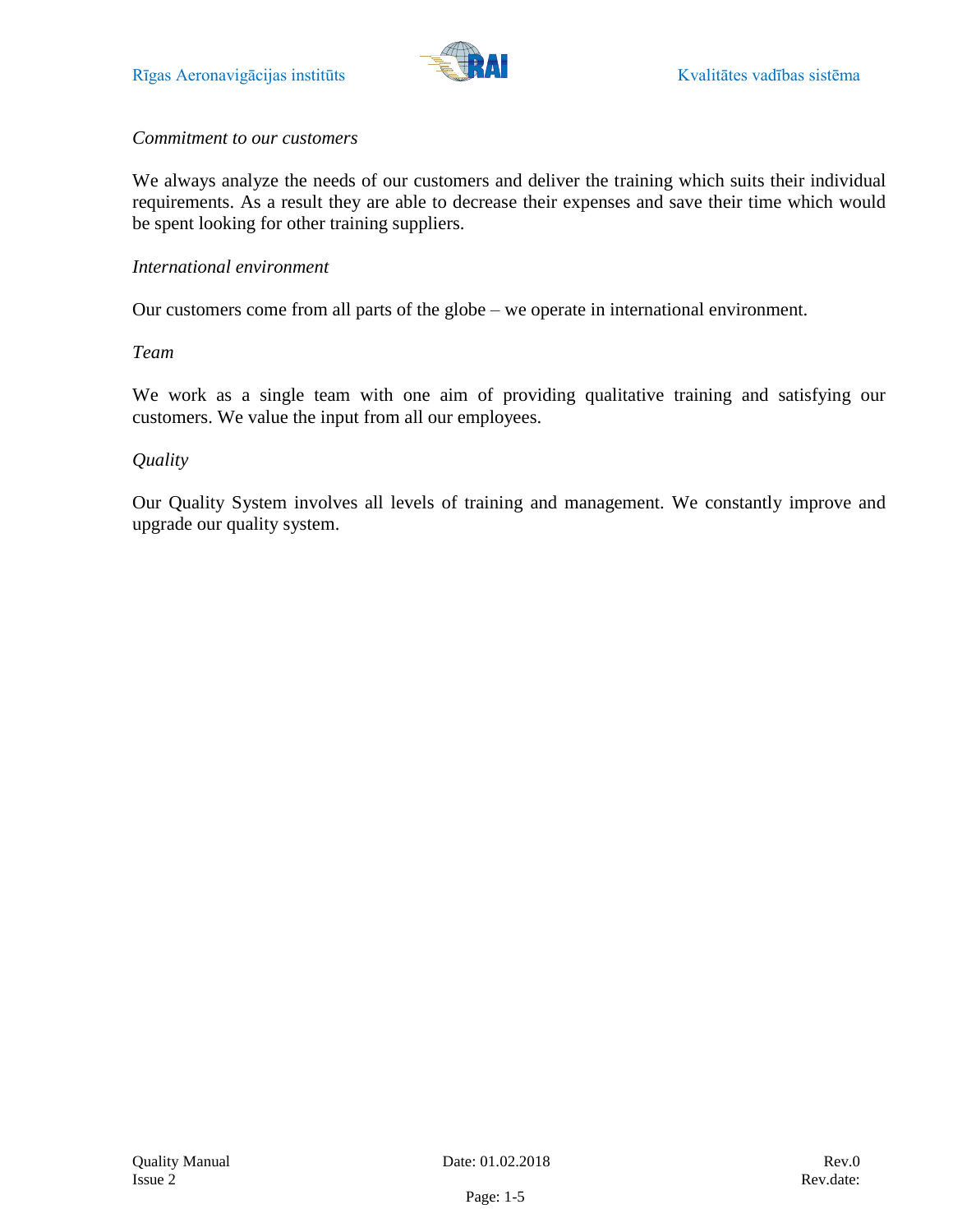

# <span id="page-5-0"></span>**1.4. Organization Structure**



**RAI STRUKTŪRSHĒMA**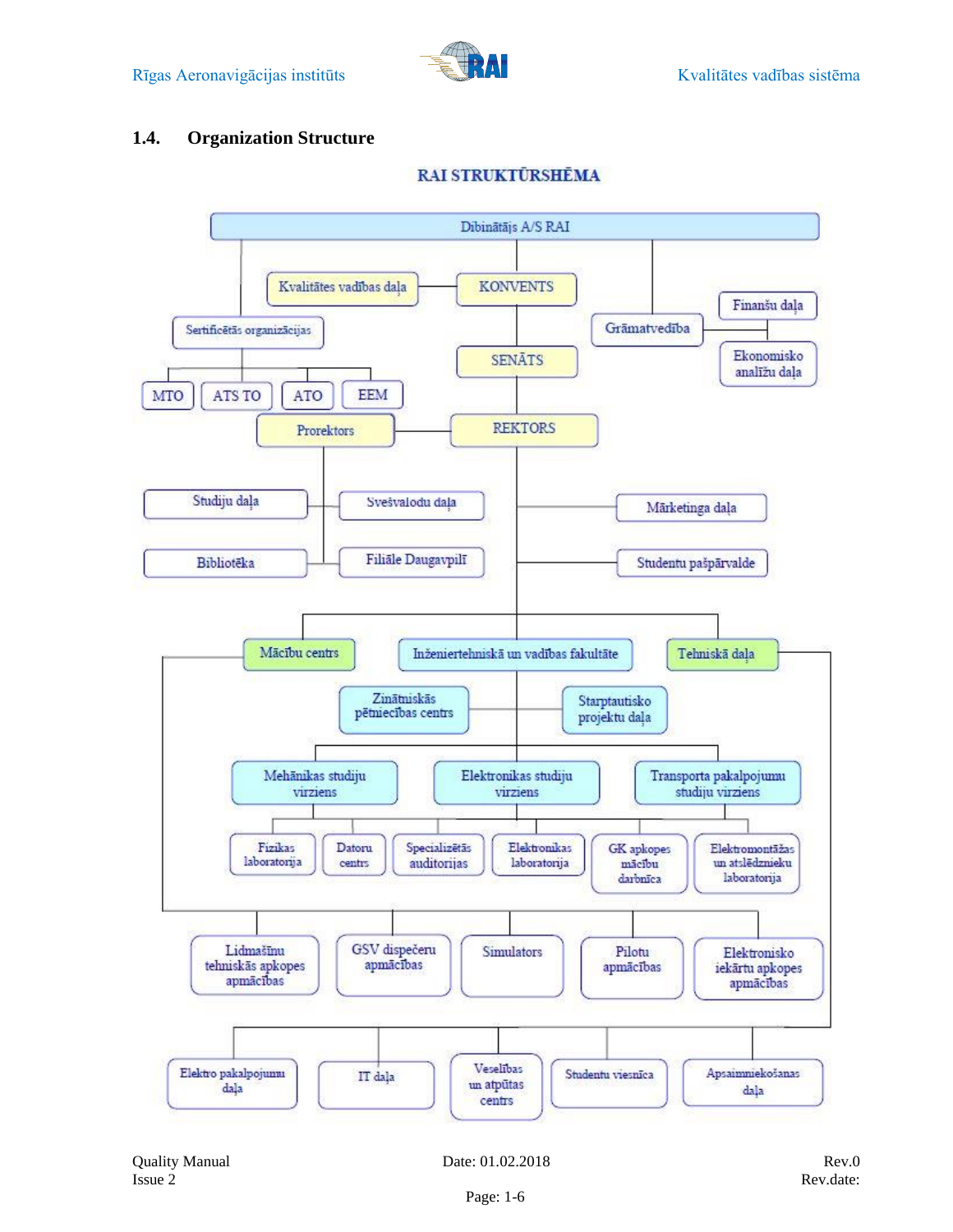# <span id="page-6-0"></span>**1.5. Regulatory Framework**

This Quality Manual along with other documents regulating the activities of RAI is based on the requirements of the documents published by EU and the Republic of Latvia.

## <span id="page-6-1"></span>**1.6. RAI Clients**

RAI has identified its clients which are students, individual and legal persons applying for the higher education and professional training programs.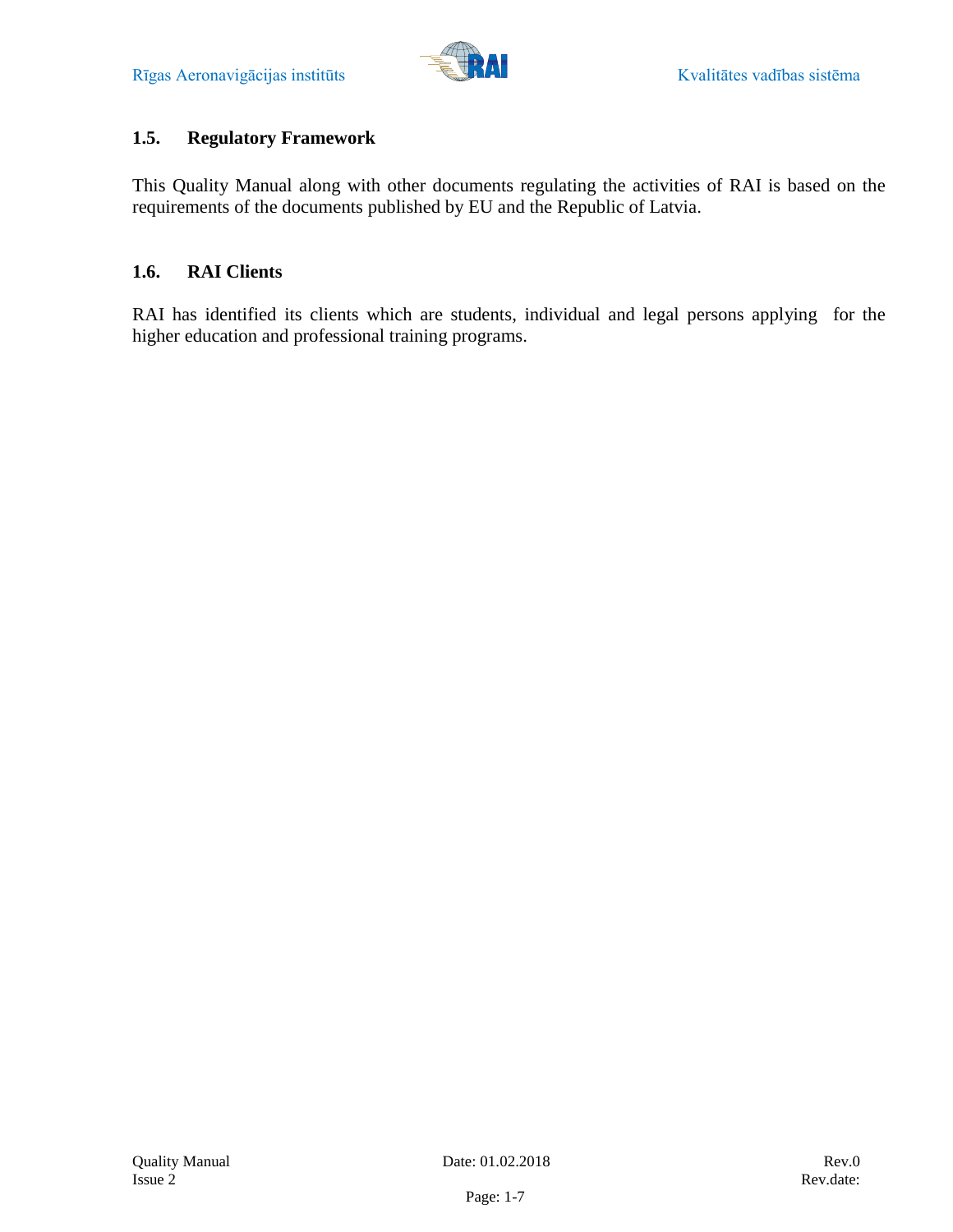

# <span id="page-7-0"></span>**2. SCOPE AND CONTENT OF THE QUALITY SYSTEM**

#### <span id="page-7-1"></span>**2.1. Purpose of Quality System**

RAI has established, documented and implemented a Quality System, which it maintains and continually improves by:

- Monitoring RAI's activities
- Detecting deviations from set rules and standards
- Taking the necessary corrective actions
- Ensuring compliance with Authority regulations as well as own and mandatory requirements.

#### <span id="page-7-2"></span>**2.2. Scope of Quality System**

The Quality Policy statement of RAI is formulated by management of RAI. This policy applies to the following area, which includes all licensed and accredited program according Ministry of Higher Education of Latvia (MHE).

Quality policy is explained, appreciated and available for all personnel involved for providing training (forward – personnel). Quality policy is reviewed one time in the year in the Management evaluation report. Quality policy is appropriated to RAI's objectives and safety standards.

#### <span id="page-7-3"></span>**2.3. Quality and Safety Policy Statement**

We (RAI) ensure continued compliance with MHE requirements and own requirements and standards.

We regularly assess our employees and our work for improving quality of training in RAI.

We protect and enhance RAI's reputation for excellence in quality education and training.

We find out customer and employee needs, designate optimal solutions for these needs and turn them into actions for improving quality of our training.

We train our students, and we pledge to give them the best and efficient training that we can provide in accordance with safety standards.

We promote participation of all personal in improvement processes of RAI

#### <span id="page-7-4"></span>**2.4. Quality Objectives**

Quality Objectives are stated by the management of RAI and comply with the quality policy. QO are reviewed ones in a year in the Management evaluation report.

We are committed to the following objectives:

- Find out and analyze the needs of clients and employees
- Obtain 80% level of client satisfaction in the area of training
- Increase the knowledge and skills of all personal
- Constantly strive to increase the effectiveness and efficiency of the organization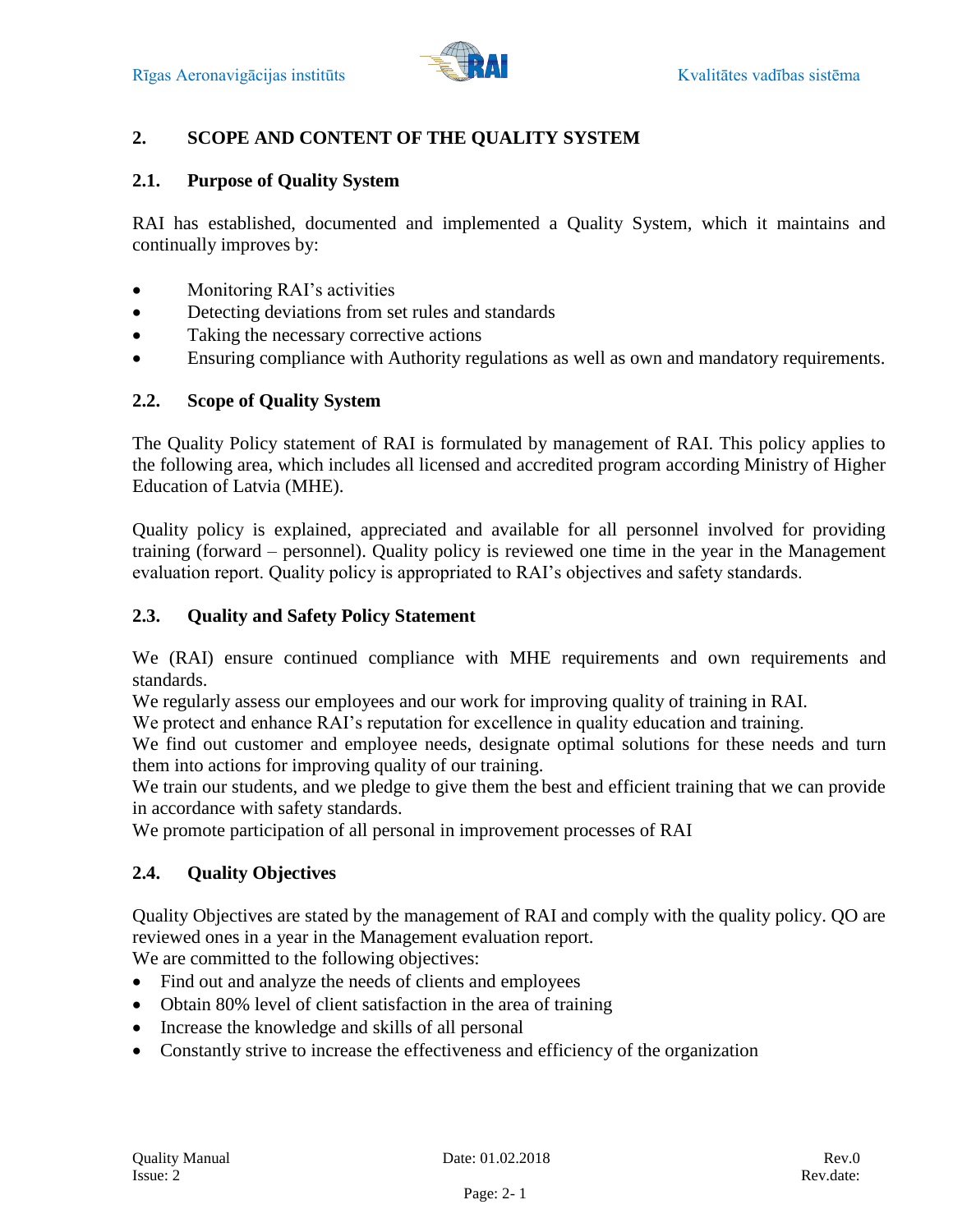

# <span id="page-8-0"></span>**2.5. Designated Quality Assurance Posts**

Rector and one of President or Vise-President (Chair of Convent)has authority to ensure that all training activities can be financed and carried out to the standards required by the MHE.

Rector and one of President or Vise-President (Chair of Convent):

- Is fully responsible for overall management and performs overall supervision of RAI education and training programs
- Convenes Annual Quality Meeting where the Management Evaluation is performed
- Signs Management Evaluation report
- Assures all necessary financial, material and human resources for RAI functioning

# **Quality Manager**

The primary role of the Quality Manager is to verify, by monitoring activities in the field of training, that the standards required by the MHE and any additional requirements as established by RAI, are being carried out properly under the supervision of the Vice-Rector (VR).

The Quality Manager shall:

- Verify that all standards and rules are being complied with,
- Ensure that the Quality Assurance Program, detailed in this document, is properly implemented, maintained and reviewed,
- Plans the required internal audits and monitoring activities
- Conduct those internal audit for those matters where he/she is appropriately qualified
- Monitors the performance of the required corrective, preventive and follow-up actions
- Implement improvements as necessary when found.

The Quality Manager also shall:

- have direct access to Rector and other members of the top management;
- have access to all parts of RAI.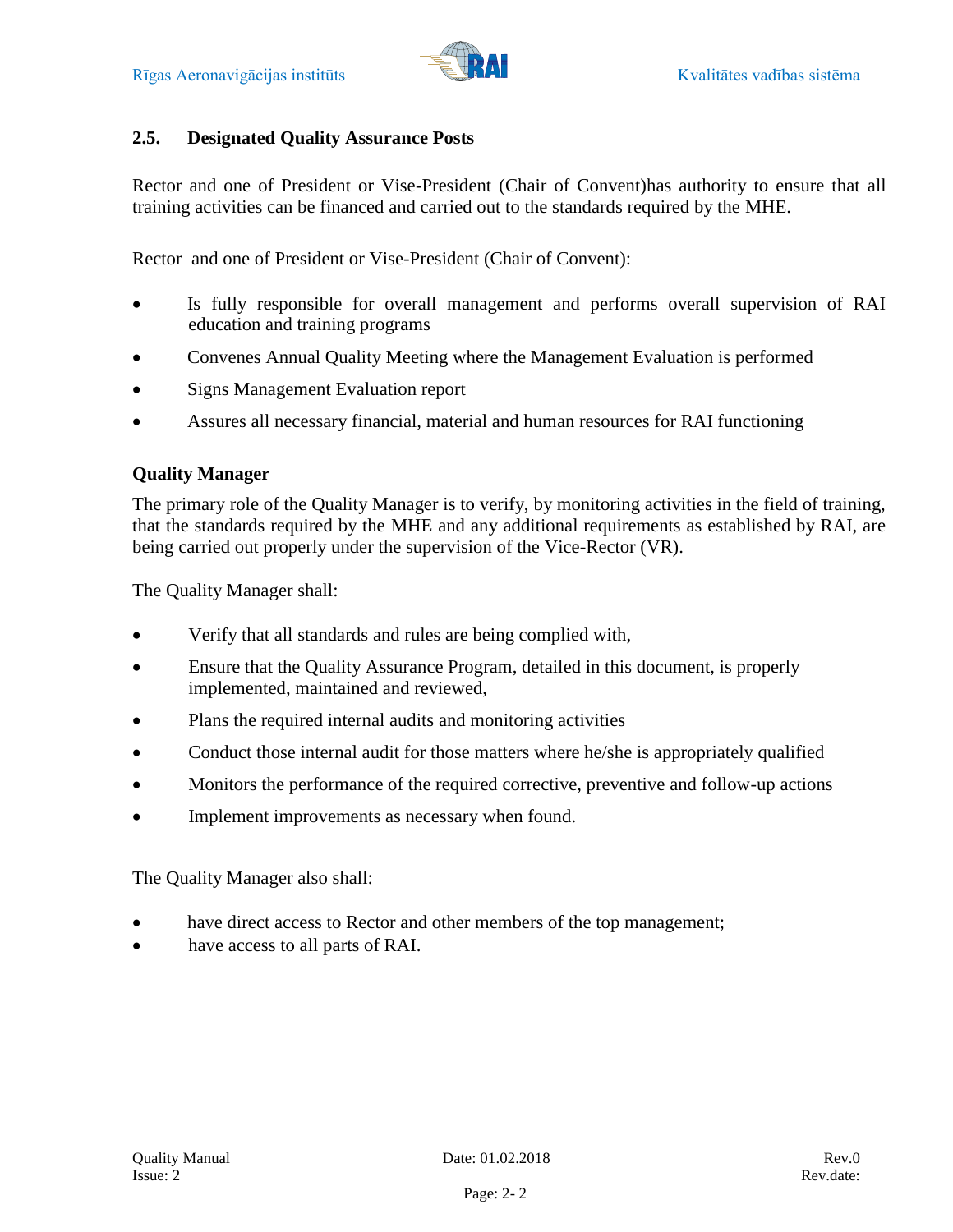

#### <span id="page-9-0"></span>**2.6. Quality Assurance**

Quality Assurance Program (QAP) includes all planned actions necessary to provide confidence that all training procedures are conducted in accordance with all applicable requirements, standards and procedures due to improve the quality system of RAI or to ensure compliance with relevant documentation. QAP consists of:

| Nr             | <b>QA</b> component                                                                                  | When<br>the<br>action<br>is                                                                                                                                                                                                                                                                                         | <b>Responsible Person</b>                            |
|----------------|------------------------------------------------------------------------------------------------------|---------------------------------------------------------------------------------------------------------------------------------------------------------------------------------------------------------------------------------------------------------------------------------------------------------------------|------------------------------------------------------|
|                |                                                                                                      | performed                                                                                                                                                                                                                                                                                                           |                                                      |
| $\mathbf{1}$   | Monitoring of the training<br>services and training processes                                        | the<br>During<br>Annual<br>$\bullet$<br><b>Internal Audit</b><br>When the group is<br>$\bullet$<br>finishing the course and<br>Review<br>Course<br>is<br>performed<br>Monthly assessment of<br>training progress                                                                                                    | VR and QM in cooperation<br>with program directors   |
| $\overline{2}$ | Monitoring of actual training<br>sessions                                                            | During<br>the<br>quality<br>$\bullet$<br>inspections                                                                                                                                                                                                                                                                | VR, QM                                               |
| 3              | Monitoring<br>of<br>training<br>standards                                                            | During<br>quality<br>the<br>$\bullet$<br>inspections                                                                                                                                                                                                                                                                | VR, QM                                               |
| $\overline{4}$ | Monitoring of the assessment<br>and testing methods                                                  | During<br>the<br>Annual<br>$\bullet$<br><b>Internal Audit</b><br>When the content of<br>$\bullet$<br>training program<br>1S<br>changed<br>When the group<br>$\overline{1}$<br>finishing the course and<br>Course<br>Review<br>is<br>performed<br>When there are new<br>requirements on behalf<br>of the Authorities | VR and QM in cooperation<br>with program directors   |
| 5              | Monitoring<br>of<br>personnel<br>qualifications and ratings                                          | During the Annual<br>$\bullet$<br><b>Internal Audit</b><br>When a new<br>$\bullet$<br>instructor/examiner/em<br>ployee is hired<br>In case the<br>Instructor/Examiner<br>qualification form<br>expires                                                                                                              | Rector, VR, QM                                       |
| 6              | Monitoring<br>of<br>training<br>devices/equipment<br>qualification, calibration and<br>functionality | During the Annual<br>$\bullet$<br><b>Internal Audit</b><br>In case of adding new<br>$\bullet$<br>functionality                                                                                                                                                                                                      | in cooperation<br>with<br>VR<br>Technical department |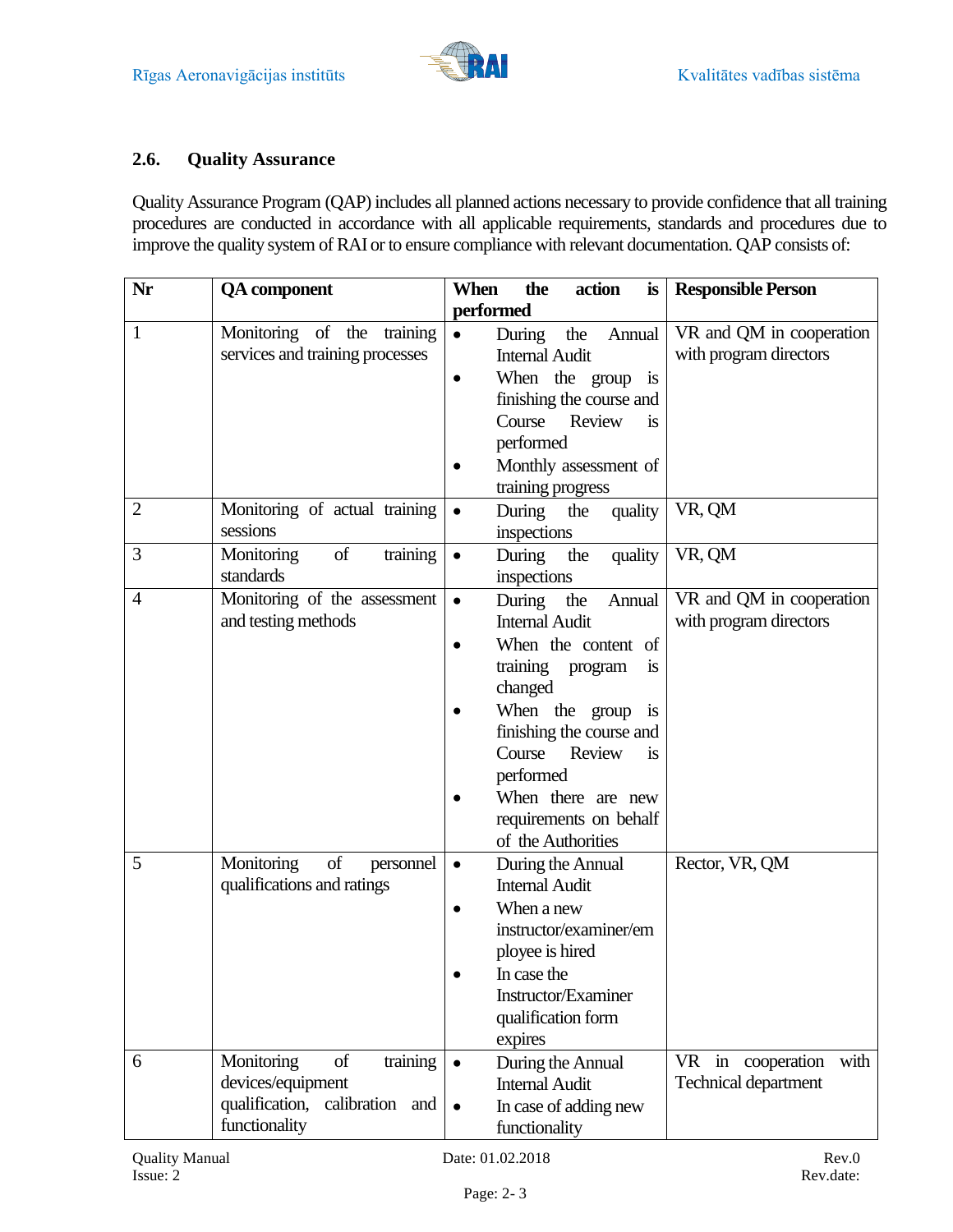

|    |                                                                        | In case of purchasing<br>$\bullet$<br>new facilities                                                                                                                                                                                |                                              |
|----|------------------------------------------------------------------------|-------------------------------------------------------------------------------------------------------------------------------------------------------------------------------------------------------------------------------------|----------------------------------------------|
| 7  | technical<br>of<br>Monitoring<br>standards                             | During the Quality<br>$\bullet$<br>Inspections                                                                                                                                                                                      | VR, QM, Technical division<br>representative |
| 8  | Performance of internal audits                                         | In accordance with the<br>$\bullet$<br>Audit<br>Schedule<br>(as)<br>described below in this<br>paragraph)<br>After the approval of<br>new versions of OM<br>and QM<br>In case of introduction<br>of new processes and<br>procedures | Rector, QM, VR                               |
| 9  | Performance of external audits                                         | As indicated by the Authority                                                                                                                                                                                                       | <b>External Authority</b>                    |
| 10 | Development, implementation<br>and monitoring of corrective<br>actions | $\mathbf{H}$<br>and<br>when<br>$\bullet$<br>non-<br>conformances<br>are<br>discovered during the<br>external audit<br>If and when<br>non-<br>conformances<br>are<br>discovered during an<br>internal audit                          | Rector, QM, VR                               |
| 11 | Development, implementation<br>and monitoring of preventive<br>actions | of<br>the process<br>$\bullet$<br>$\ln$<br>Review<br>Course<br>Analysis<br>During<br>the<br>Annual<br><b>Quality Meetings</b><br>During the Customer<br>Satisfaction analysis                                                       | Rector, QM, VR                               |

Schedule of monitoring process is made by Quality manager for one year period and covers all audit scope. Audit Schedule is approved by Rector and Chair of Convent. Audit scope is included in Audit Schedule and QM monitors all this scope in a planned period. If there are changes (staff unavailability, organizational changes or other problems) in Audit Schedule during the planned period, which is the reason of impossibility to audit, QM has to record the changes and reasons. Rector and Chair of Convent have to authorize the changes to the Audit Schedule.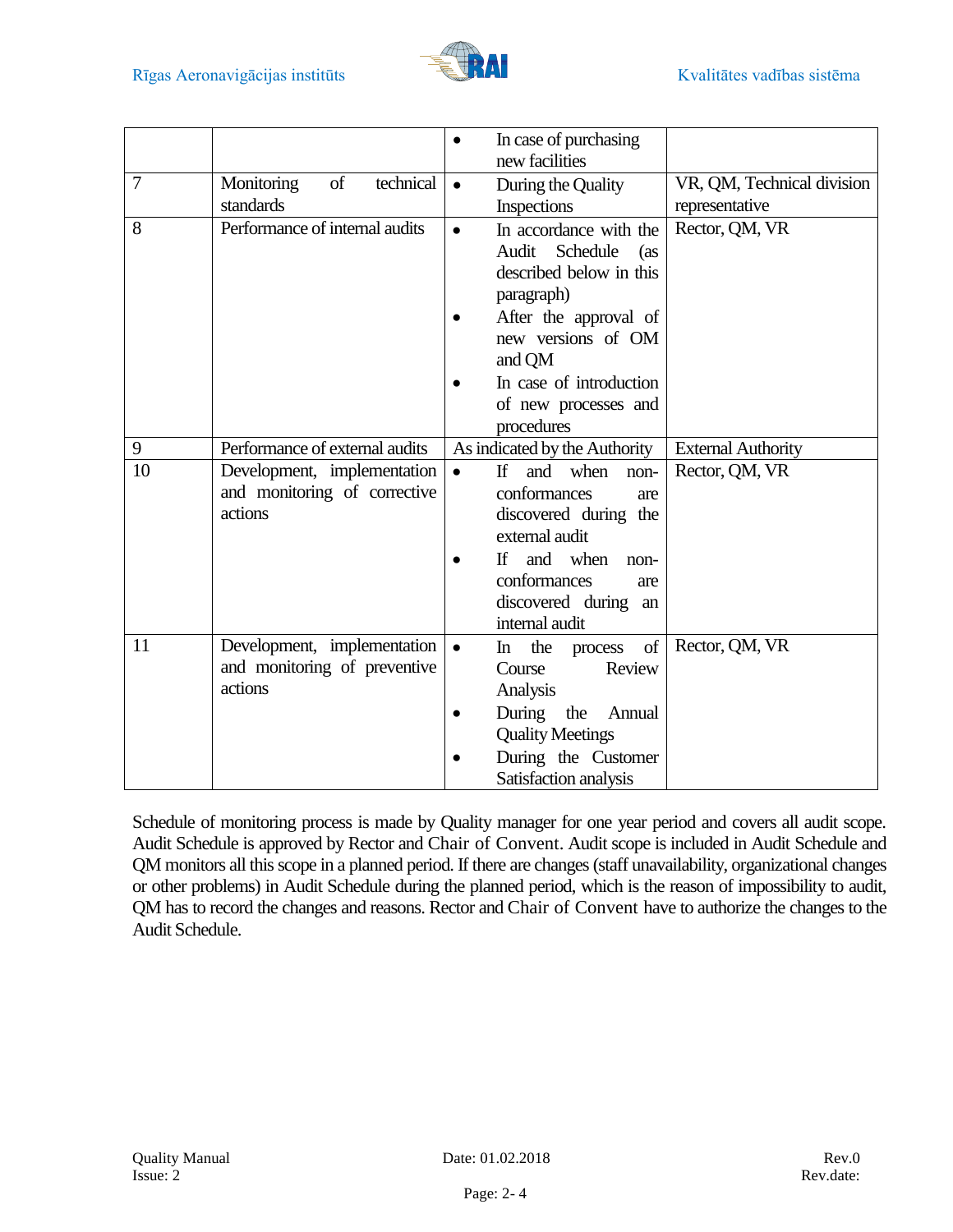# <span id="page-11-0"></span>**2.7. Quality Audits**

An audit is a systematic and independent comparison between the way in which training is being conducted and the way in which it should be conducted according to the published training procedures. The quality audits (further in the text – audits) are to ensure that quality assurance program is implemented and the quality system is effective by achieving the defined quality policy and stated objectives as well as ensures continued compliance with MHE regulations and own requirements and standards. Audits are planned and can be unplanned if there is a suspicion of deviations of requirements, standards and procedures. Audits and inspections are conducted by the quality manager. In case there is a necessity, experts could be invited to attend the audits and inspections. Quality manager cannot audit the area in which he is involved therefore the independence of the audit is provided.

Audits should include at least the following quality procedures and processes:

- a description of the scope of the audit, which should be explained to the personnel to be audited;
- planning and preparation;
- gathering and recording evidence; and
- analysis of the evidence.

Audit scope or monitoring subject for Theoretical and Practical training:

- Audit of theoretical & practical training;
- Audit of theoretical & practical examinations.

#### Audit process consists of following phases:

- Audit planning Quality Manager due to Audit Schedule informs Vice-Rector at least one week before about audit and submits the Audit plan;
- Preparation Quality Manager prepares necessary Checklists for the audit;
- On-site audit This audit phase will be implemented in accordance with the Audit plan. The purpose of this phase is to verify conformance with regulatory requirements and own standards/procedures;
- Gathering and recording evidence activities including completion of administrative details and production of the Audit report which is a part of the checklist form and Non-conformance forms as well as acceptance of corrective actions;
- Reporting Quality manager reports about results (findings) of audit to Rector and Chair of Convent and to the person responsible for taking corrective action and records them in the **Corrective action data base;**
- Follow-up audit verifies full implementation of corrective actions and formal closure of the audit by the recording about closure date in the Non-conformance form and in the Corrective action data base**.** Quality manager evaluates effectiveness of implemented corrective action by making record in the Non-conformance form .Auditee has to inform Quality manager about implementation of corrective action;
- Data saving all information got during the audit is confidential. The records (Audit plan, Audit report, Non-conformance form) regarding the audit are put in the audit file and are kept in an iron locked cabinet by the QM.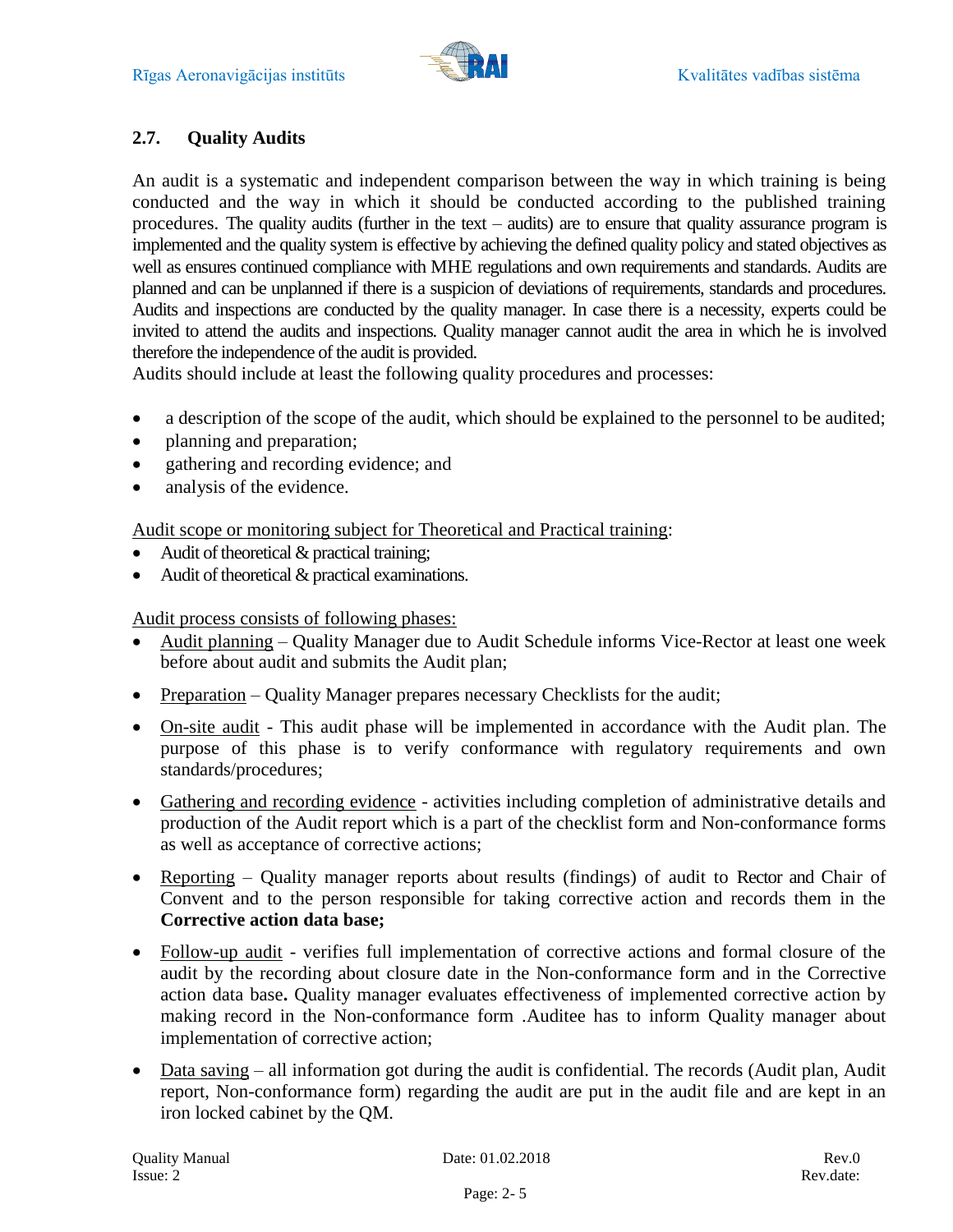

The following techniques can be used during the audit:

- a review of published documents;
- interviews or discussions with personnel;
- the examination of an adequate sample of records;
- the witnessing of the activities which make up the training; and
- preservation of documents and the recording of observations.

# <span id="page-12-0"></span>**2.8. Quality Inspections**

The primary purpose of a Quality Inspection is to review a document or observe a particular event or action in order to verify whether established training procedures and requirements are followed during the conduct of the inspection and whether the required standards are achieved. The following spheres are subject to Quality Inspections in as indicated in QA plan in p.2.5:

- Actual training sessions;
- Technical standards
- Training standards

Inspection process consists of the same phases as audit process. If an unplanned audit or inspection takes place, they are organized in the same way as audit process except audit planning phase.

Techniques that can be used in audit/inspection process are the following:

- interviews or discussions with personnel;
- a review of published documents;
- the examination of an adequate sample of records;
- the witnessing of the activities which make up the training;
- the preservation of documents and the recording of observations.

# <span id="page-12-1"></span>**2.9. Findings**

Findings are classified into three groups:

- Level 1, represents major Non conformances;
- Level 2, represents minor Non conformances;
- Level 3, represents information observation.

Level 1 – any non-conformance with regulations which would lower the training standard and probably affect the safety factors. Corrective action has to be completed within the period of two weeks since non-conformance was disclosed.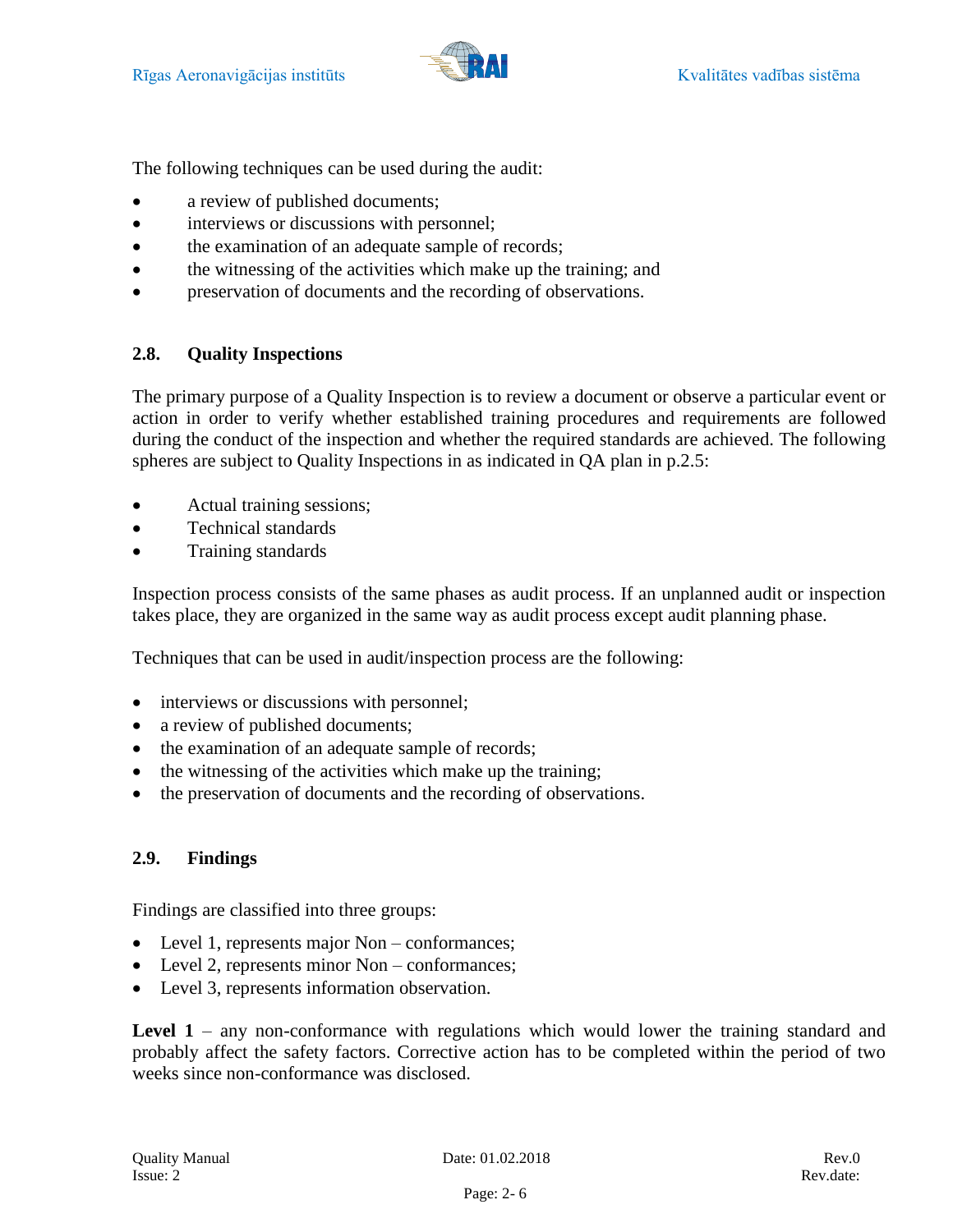

Level 2 - any non-conformance with regulations which could lower the training standard and possible the acceptable level of safety. Corrective action has to be completed within the period of two months since non-conformance was disclosed.

**Level 3** – an observation which could be a potential risk factor of the non-conformance in the future. No action is necessary regarding this level of finding.

The samples of forms as well as date base used in the process of audit/inspection are shown in the attachments.

#### <span id="page-13-0"></span>**2.10. Management Evaluation Report**

The Management Evaluation Report is made by QM once in a year and includes the following information:

- Information and results of quality audits and inspections, non-conformances and status of corrective actions;
- Information and results of external audits, non-conformances and status of corrective actions;
- Information about customer satisfaction:
- Review of quality policy;
- Attainment of stated objectives;
- Recommendations for necessary improvements.

Management evaluation report is made one time in the year by Quality Manager and is reviewed in the quality meetings by management of RAI. After the quality meetings QM prepares the Minutes of Meetings and makes necessary changes in the Management Evaluation Report. Minutes of Meetings and documents include all the decisions made during the quality meetings.

#### <span id="page-13-1"></span>**2.11. Annual Planning**

During the Annual Quality Meeting the participants of the meeting together with the Rector and Chair of Convent discuss the prospects for the coming year and the results for the previous year. As a result of a joint discussion:

- Existing long-term objectives are reviewed and new long-term objectives are elaborated;
- Short-term objectives are elaborated (1 year period).

# <span id="page-13-2"></span>**2.12. Customer Satisfaction and Processing of Customer Claims**

Customer satisfaction analysis is performed on a regular basis after finalizing the appropriate course. The results are processed by the Vice-Rector and reported to Rector and Chair of Convent. After that the decision on remedial actions to be performed is taken and the responsible person designated.

# <span id="page-13-3"></span>**2.13. Transparency and Feedback**

Quality procedures elaborated by RAI are to be known and understood by the personnel. That is why the following actions are performed: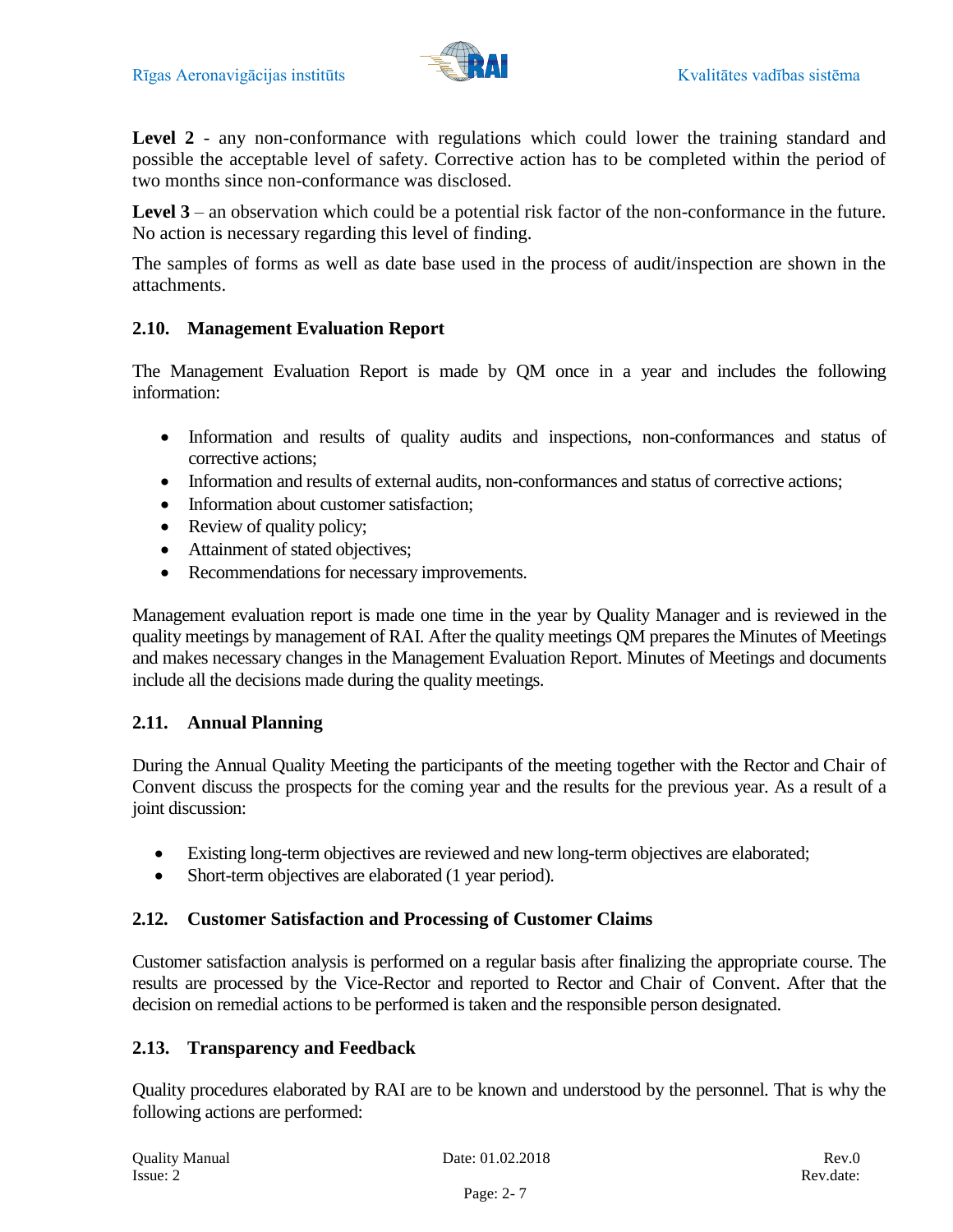

- 1. When a quality manual is elaborated, a new procedure is elaborated or a revision is made, the information is sent by e-mail to each stakeholder in the quality system
- 2. Once in a year Vice-Rector and Quality Manager are convening special training sessions on the basic quality procedures, requirements and documentation. This training can be performed both for the group and individual participants.

Stakeholders are encouraged to present their offers and ideas about eliminating the shortcomings and improvement of the system.

#### <span id="page-14-0"></span>**2.14. Preventive Actions**

The objective of the preventive action process shall be to ensure that a process is utilized to identify and systematically resolve potential problems. The results of the corrective action process shall be to reduce internal operating costs, eliminate potential problems, improve product quality and improve the overall effectiveness of the quality management system. This procedure applies to all processes and products of RAI.

The identification of a potential nonconformance may come from any number of sources. By way of example, but not all inclusive:

- Customer representatives
- Students
- RAI personnel
- Internal and External Audits
- Expert input

As a next step appropriate management personnel are notified of the potential nonconformance. QM and other assigned personnel gather data and interview appropriate personnel in order to gather pertinent information that will lead to a complete understanding of the potential nonconformance. Management personnel will evaluate the need for preventive action when potential root cause is determined. If the root cause assumption is correct, a preventive action plan is developed. QM and/or appropriate management personnel shall implement the preventive action plan. Process will be monitored to determine if preventive action plan has eliminated the potential source of the anticipated nonconformance. Preventive actions shall be reviewed at the management review meeting.

# <span id="page-14-1"></span>**2.15. RAI continuous improvement process**

RAI improvement process is based on the classical "Quality Loop" and includes the following steps:

**Plan**: The plan for the implementation of the necessary change or improvements made, indicating the people to be affected by the change, quality measures to mitigate the risk, desired outcome and intended consequences

**Do**: Acceptance and understanding of all affected groups followed by change or improvement implementation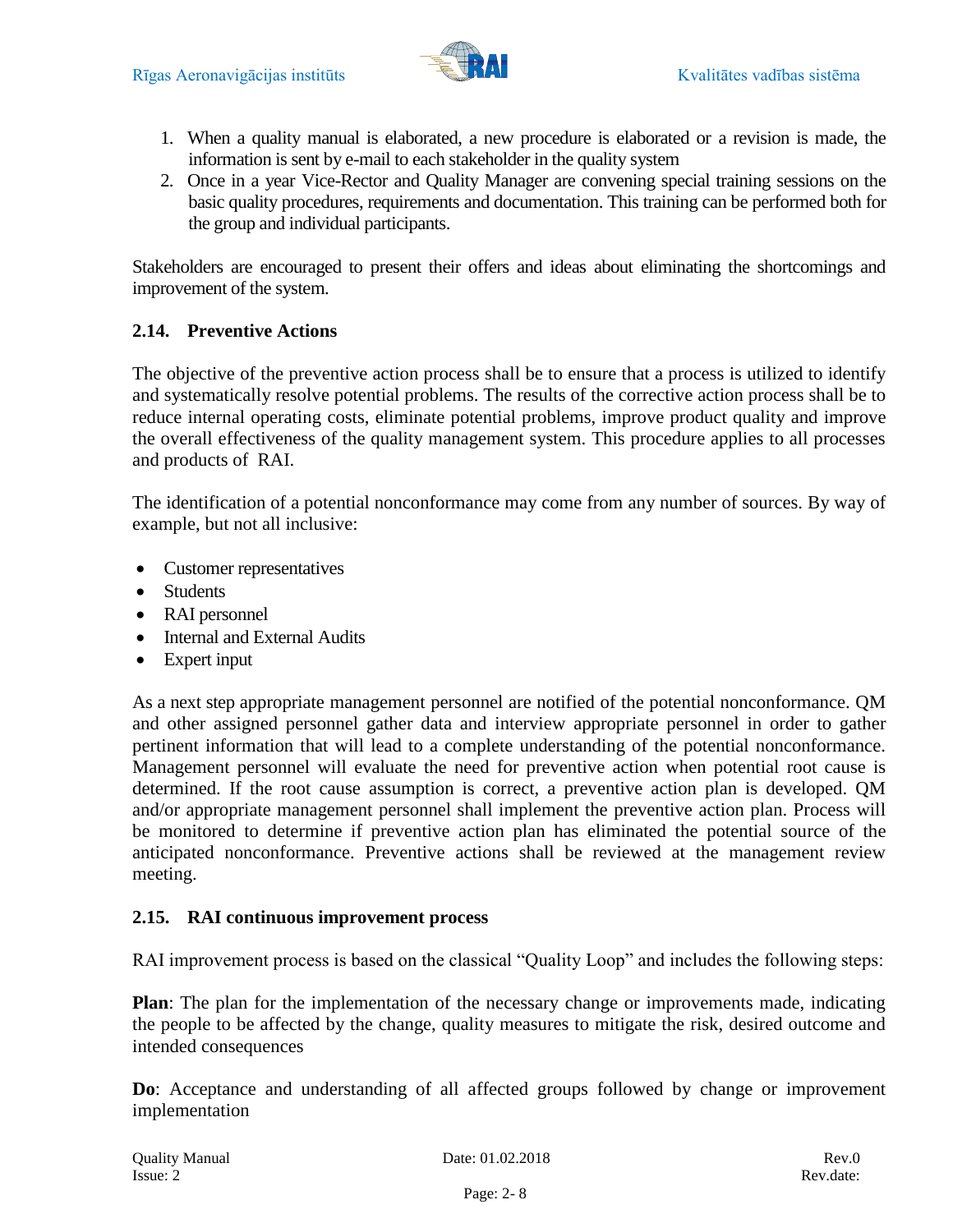

**Check**: QM throughout the implementation phase monitors the possible deviations, identifies them and monitors the implementation of the corrective actions

**Act**: Analysis of the results, followed by a new quality loop if necessary.

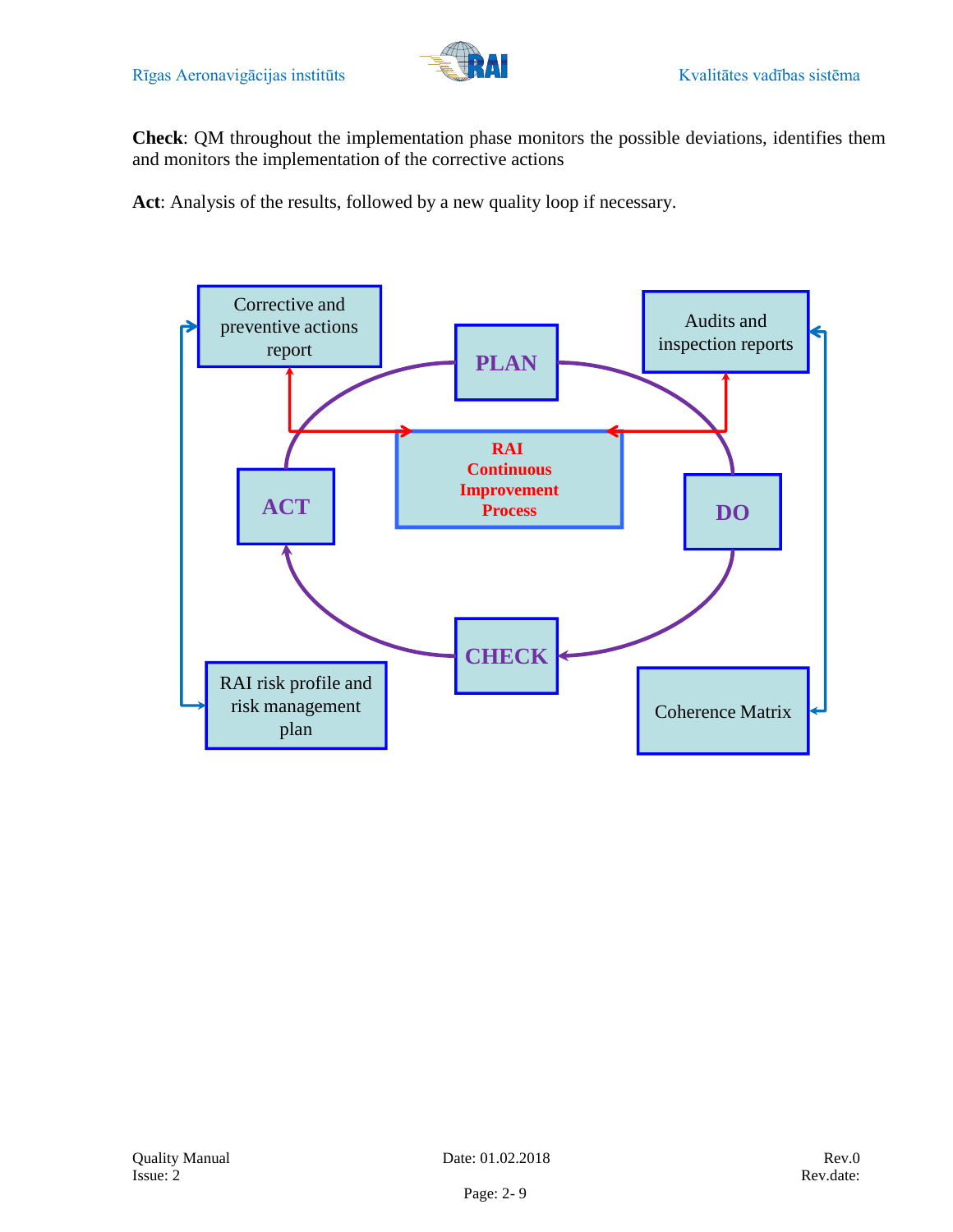

# <span id="page-16-0"></span>**3. RAI QUALITY DOCUMENTATION**

# <span id="page-16-1"></span>**3.1. List of Quality Documentation**

| Nr             | Code           | <b>Document Title</b>                          |
|----------------|----------------|------------------------------------------------|
|                | A1             | Annual Internal Audit Checklist                |
| $\overline{2}$ | A2             | Quality monitoring / Audit/Inspection schedule |
| 3              | A <sub>3</sub> | <b>Audit/Inspection Plan</b>                   |
| $\overline{4}$ | A4             | <b>Audit Non-Conformance Form</b>              |
| 5              | A5             | <b>Corrective Action Data Base</b>             |
| 6              | A6             | <b>Annual Management Report</b>                |
| 7              | A7             | Customer's satisfaction Information            |
| 8              | A8             | <b>Customer Claim Register</b>                 |
| 9              | A <sub>9</sub> | <b>Outgoing Documentation Register</b>         |
| 10             | A10            | <b>Incoming Documentation Register</b>         |
| 11             | A11            | <b>Archive Record</b>                          |

Quality documentation forms are present in the Annex 1 to this Manual.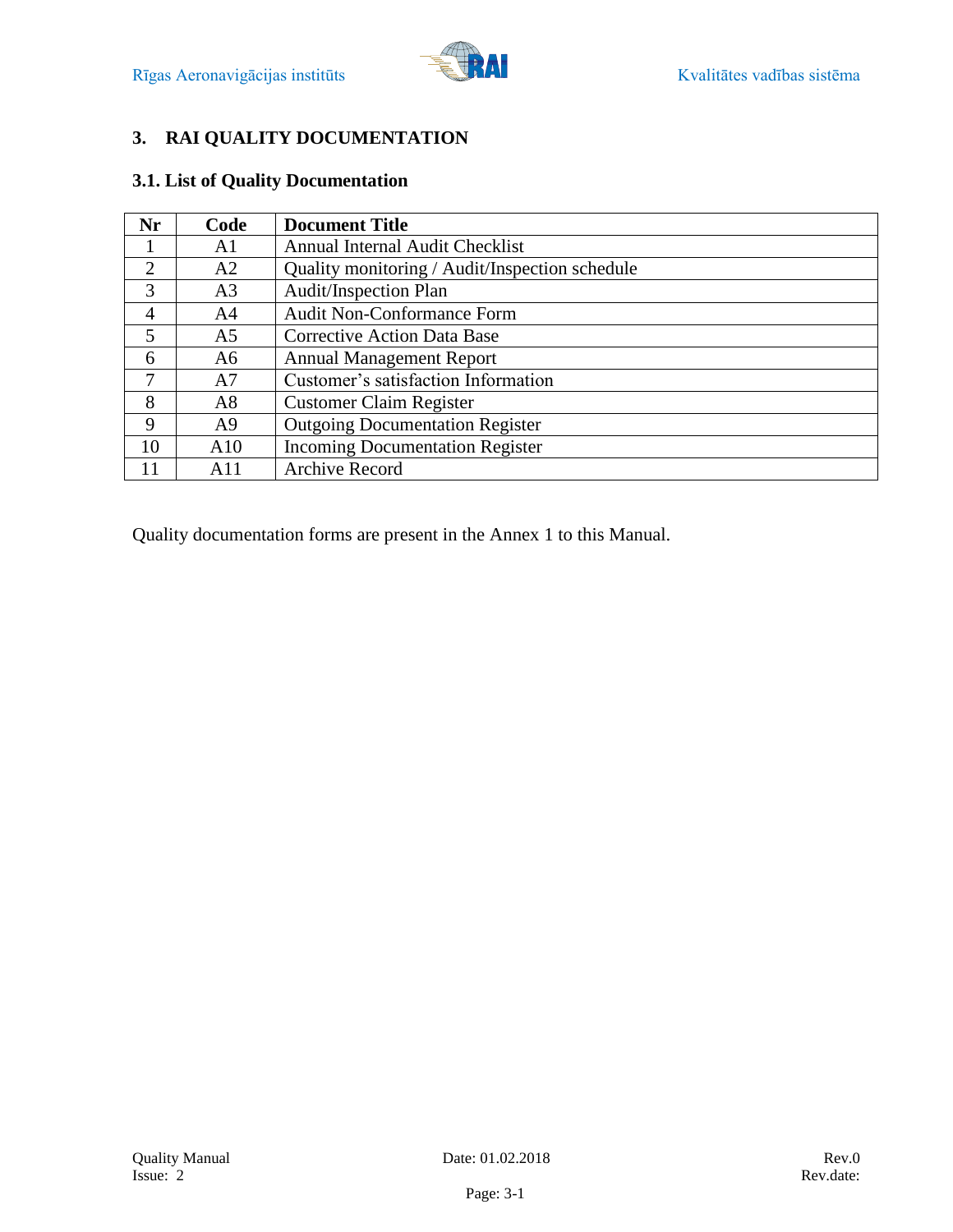

# <span id="page-17-0"></span>**4. TERMINOLOGY**

**Audit** - a systematic and independent comparison of the way in which a training being conducted against the way in which the published training procedures say it should be conducted as well as to determine whether quality activities and related results comply with planned arrangements and whether these arrangements are implemented effectively and are suitable to achieve objectives.

**Quality inspection** – observe a particular event/action/document etc., in order to verify whether established training procedures and requirements are followed during accomplishment of that event and whether the required standard is achieved.

**Audit scope** - the number of functional areas, and specialty areas therein, that will be audited/ inspected.

**Auditee** - the organization (document holder, process etc.) to be audited.

**Finding** - a conformance or non-conformance to the requirements or own approved procedures.

**Non-conformance** - the failure to meet requirements or approved procedures.

**Observation** – potential non-conformances.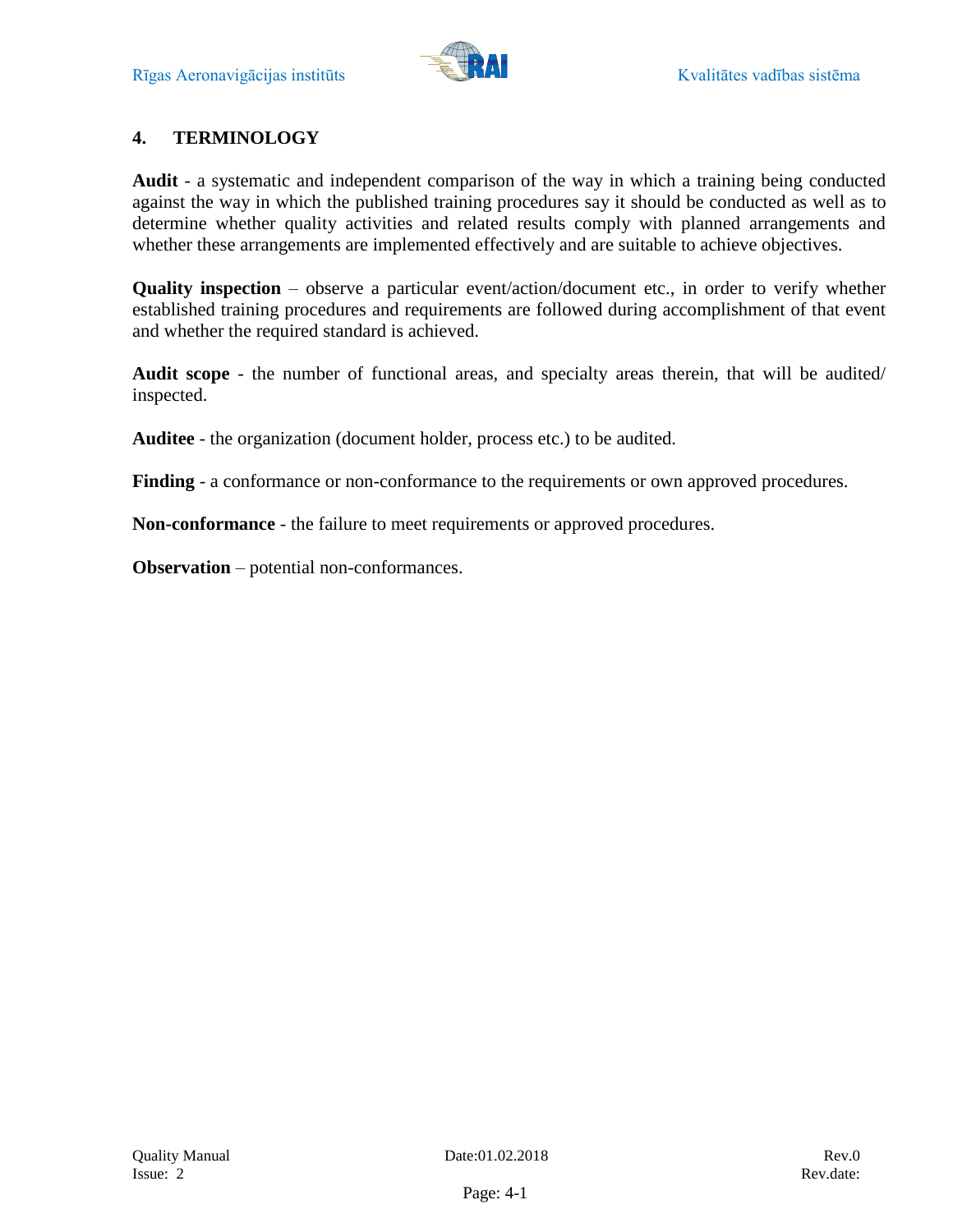

# **5. ANNEX 1 TO QUALITY MANUAL QUALITY DOCUMENTATION**

# **Form A1**

#### **Annual Internal Audit Checklist**

# **Audit date:**

<span id="page-18-0"></span>

| Nr.  | <b>Subject</b>                                                                                                | Compliance | <b>Remarks</b>           |
|------|---------------------------------------------------------------------------------------------------------------|------------|--------------------------|
| 1.   | Does the organization have the infrastructure to deliver the<br>training?                                     | Yes / No   |                          |
| 1.1. | Lecture Rooms                                                                                                 | Yes / No   | $\overline{\phantom{0}}$ |
| 1.2. | HT Office                                                                                                     | Yes / No   |                          |
| 1.3. | <b>Instructors' Room</b>                                                                                      | Yes / No   |                          |
| 1.4. | <b>Instructional Equipment</b>                                                                                | Yes / No   |                          |
| 1.5. | <b>Student Lounge</b>                                                                                         | Yes / No   |                          |
| 1.6. | Lavatories                                                                                                    | Yes / No   |                          |
| 1.7. | Admin Office                                                                                                  | Yes / No   |                          |
| 1.8. | Do the lecture rooms have:<br>Adequate heating and ventilation<br>Protection from noise<br>Adequate equipment | Yes / No   |                          |
| 2.   | Does the organization have the personnel with necessary<br>qualifications to deliver the course?              | Yes / No   |                          |
| 2.1. | Lecturers                                                                                                     | Yes / No   |                          |
| 2.2. | <b>Theoretical Training Instructors</b>                                                                       | Yes / No   |                          |
| 2.3. | <b>Practical Training Instructors</b>                                                                         | Yes / No   |                          |
| 2.4. | Examiners                                                                                                     | Yes / No   |                          |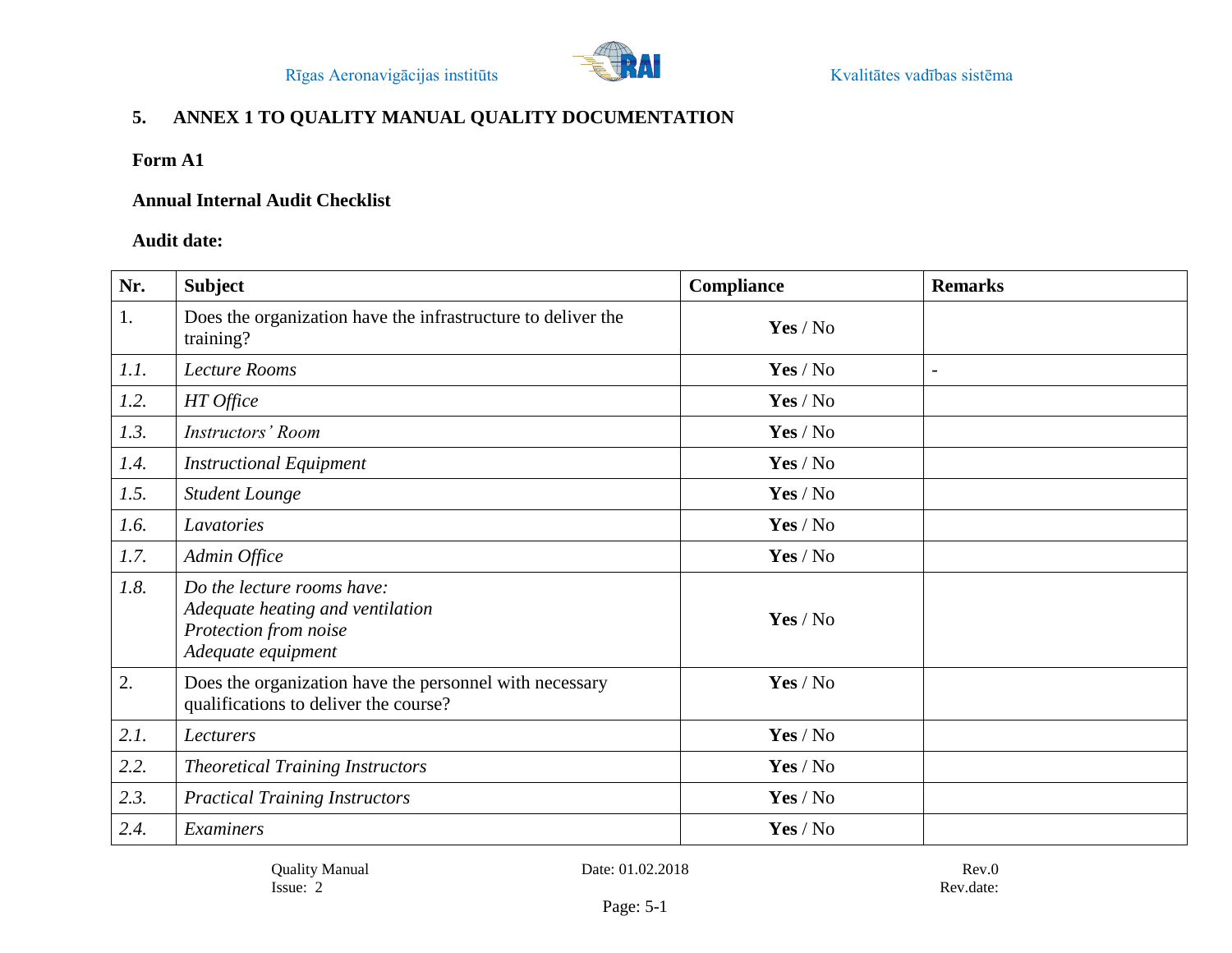

| 3.   | Is the training process properly organized?                                                                     | Yes / No                     |  |
|------|-----------------------------------------------------------------------------------------------------------------|------------------------------|--|
| 3.1. | Conduct of theoretical training                                                                                 | Yes / No                     |  |
| 3.2. | Conduct of practical training                                                                                   | Yes / No                     |  |
| 3.3. | Records of training carried out                                                                                 | Yes / No                     |  |
| 3.4. | Program material records                                                                                        | Yes / No                     |  |
| 3.5. | Storage of training records                                                                                     | Yes / No                     |  |
| 5.   | Are the tests and exams properly organized?                                                                     | Yes / No                     |  |
| 5.1. | Conduct of tests and examinations                                                                               | Yes / No                     |  |
| 5.2. | Security of the examination materials                                                                           | Yes / No                     |  |
| 5.3. | Records of examinations carried out                                                                             | Yes / No                     |  |
| 5.4. | Candidate's right to appeal after the examinations                                                              | Yes / No                     |  |
| 5.5. | Storage of examination records                                                                                  | Yes / No                     |  |
| 5.6. | Conduct of tests and examinations                                                                               | Yes / No                     |  |
| 6.   | <b>Quality Policy</b>                                                                                           | Yes / No                     |  |
| 6.1. | Is the Quality policy applicable?                                                                               | Yes / No                     |  |
| 6.2. | Is the Quality policy available and explained to the staff?                                                     | Yes / No                     |  |
| 6.3. | Is there a procedure for customer satisfaction in the QM or OM?                                                 | Yes / No                     |  |
| 6.4. | Have the Customer Satisfaction Standards been correctly<br>monitored and remedial action taken where necessary? | Yes / No                     |  |
| 7.   | <b>Business processes</b>                                                                                       |                              |  |
| 7.1. | Elaboration/Update of the Program Material                                                                      | Satisfactory/ Unsatisfactory |  |
| 7.2. | <b>Conduct of Examinations</b>                                                                                  | Satisfactory/Unsatisfactory  |  |
| 7.3. | <b>Training Records Storage</b>                                                                                 | Satisfactory/Unsatisfactory  |  |
| 7.4. | <b>Examination Records Storage</b>                                                                              | Satisfactory/Unsatisfactory  |  |
|      | <b>Quality Manual</b><br>Date: 01.02.2018                                                                       | Rev.0                        |  |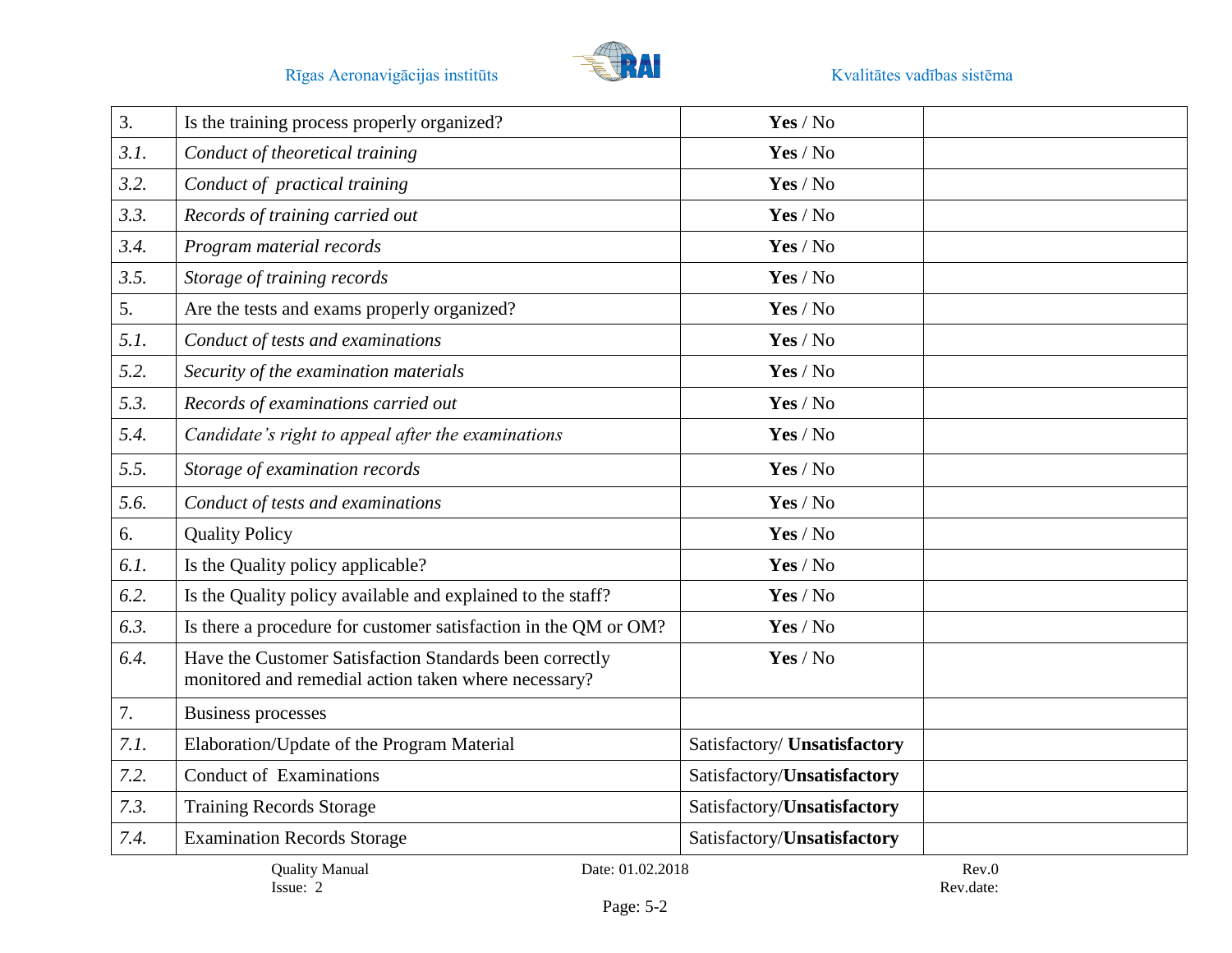

| 7.5.  | Elaboration/Update/Approval of Examination Questions                     | Satisfactory/Unsatisfactory |                                  |
|-------|--------------------------------------------------------------------------|-----------------------------|----------------------------------|
| 7.6.  | Provision of Security for Examination Materials                          | Satisfactory/Unsatisfactory |                                  |
| 7.7.  | Analysis and Record of Examinations                                      | Satisfactory/Unsatisfactory |                                  |
| 7.8.  | <b>Storage of Examinations</b>                                           | Satisfactory/Unsatisfactory |                                  |
| 7.9.  | Appeal after Examination Failure                                         | Satisfactory/Unsatisfactory |                                  |
| 7.10. | Qualification of Lecturers/Instructors                                   | Satisfactory/Unsatisfactory |                                  |
| 7.11. | Qualification of Examiners/Assessors                                     | Satisfactory/Unsatisfactory |                                  |
| 7.12. | Qualification of Temporary and Part-Time Lecturers/ Instructors          | Satisfactory/Unsatisfactory |                                  |
| 7.13. | Professional Development of<br>Lecturers/Instructors/Examiners/Assessors | Satisfactory/Unsatisfactory |                                  |
| 7.14. | <b>Equipment Fault Reporting</b>                                         | Satisfactory/Unsatisfactory |                                  |
| 7.15. | <b>Equipment Repair</b>                                                  | Satisfactory/Unsatisfactory |                                  |
| 7.16. | Processing of Incoming Correspondence                                    | Satisfactory/Unsatisfactory |                                  |
| 7.17. | Processing of Outgoing Correspondence                                    | Satisfactory/Unsatisfactory |                                  |
| 7.18. | Elaboration of Documents and Approval before Issue                       | Satisfactory/Unsatisfactory |                                  |
| 7.19. | <b>Archivation of Documents</b>                                          | Satisfactory/Unsatisfactory |                                  |
| 7.20. | Registration/Storage/Archivation of Protocols                            | Satisfactory/Unsatisfactory |                                  |
| 7.21. | <b>External Regulative Documentation Management</b>                      | Satisfactory/Unsatisfactory |                                  |
| 7.22. | Library Documentation Registration and Identification                    | Satisfactory/Unsatisfactory |                                  |
| 7.23. | <b>Library Documentation Archivation</b>                                 | Satisfactory/Unsatisfactory |                                  |
|       | Name of Auditor:                                                         | Date:                       | <b>Position: Quality Manager</b> |
|       | <b>Audit Report</b><br>Signed:                                           |                             |                                  |
|       | Date: 01.02.2018<br><b>Quality Manual</b><br>Issue: 2                    |                             | Rev.0<br>Rev.date:               |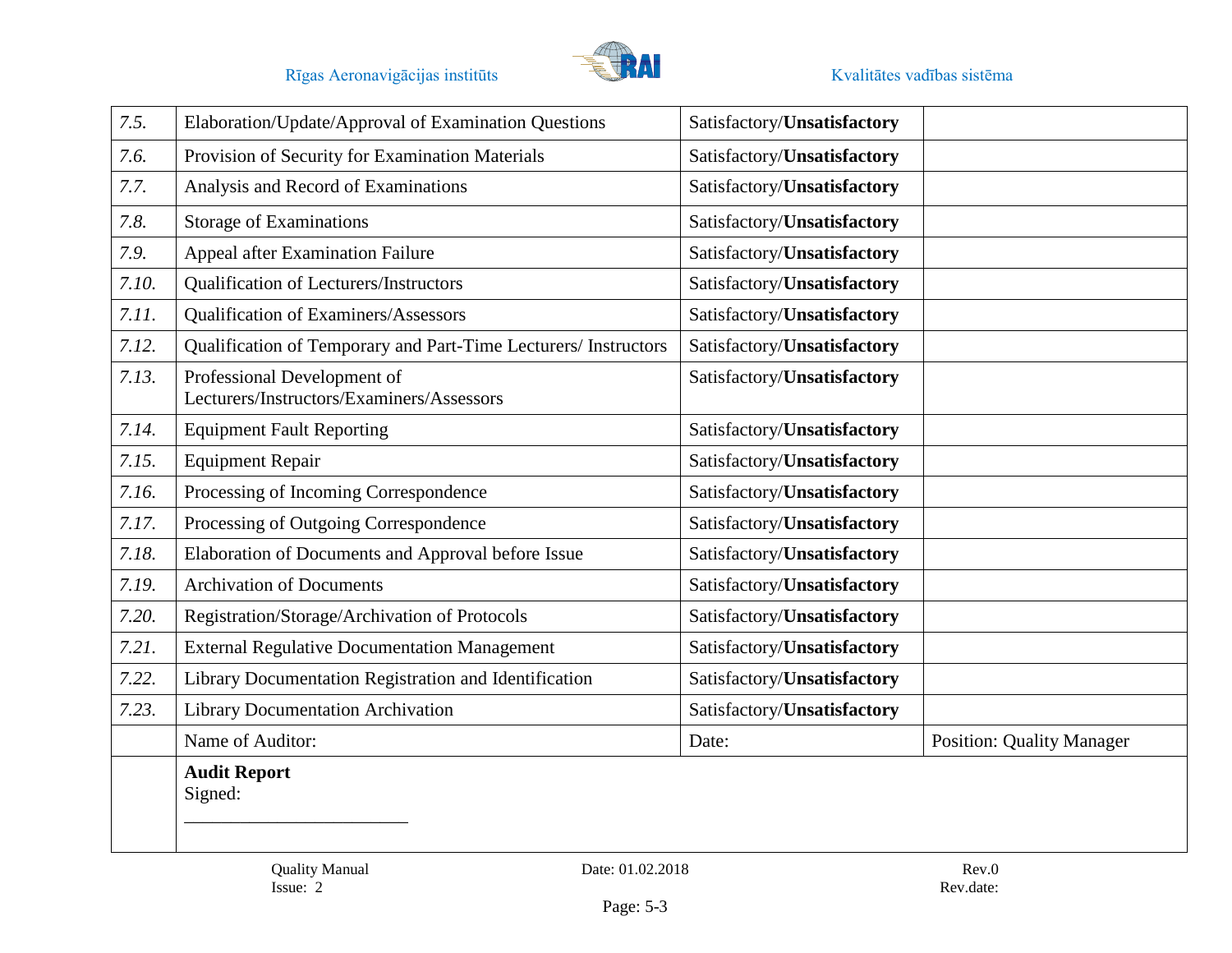# **Quality monitoring / Audit/Inspection schedule**

| <b>QUALITY MONITORING / AUDIT SCHEDULE</b>                     |      |      |     |     |            |      |      |     |      |      |            |      |
|----------------------------------------------------------------|------|------|-----|-----|------------|------|------|-----|------|------|------------|------|
| Year                                                           |      |      |     |     |            |      |      |     |      |      |            |      |
| Abbreviations: A - Audit; I - Inspection; N/A - Not Applicable |      |      |     |     |            |      |      |     |      |      |            |      |
| <b>Audit scope/ Monitoring subject</b>                         | Jan. | Feb. | Mar | Apr | <b>May</b> | Jun. | Jul. | Aug | Sep. | Oct. | <b>Nov</b> | Dec. |
|                                                                |      |      |     |     |            |      |      |     |      |      |            |      |
|                                                                |      |      |     |     |            |      |      |     |      |      |            |      |
|                                                                |      |      |     |     |            |      |      |     |      |      |            |      |
|                                                                |      |      |     |     |            |      |      |     |      |      |            |      |
|                                                                |      |      |     |     |            |      |      |     |      |      |            |      |
|                                                                |      |      |     |     |            |      |      |     |      |      |            |      |
|                                                                |      |      |     |     |            |      |      |     |      |      |            |      |
|                                                                |      |      |     |     |            |      |      |     |      |      |            |      |
|                                                                |      |      |     |     |            |      |      |     |      |      |            |      |
|                                                                |      |      |     |     |            |      |      |     |      |      |            |      |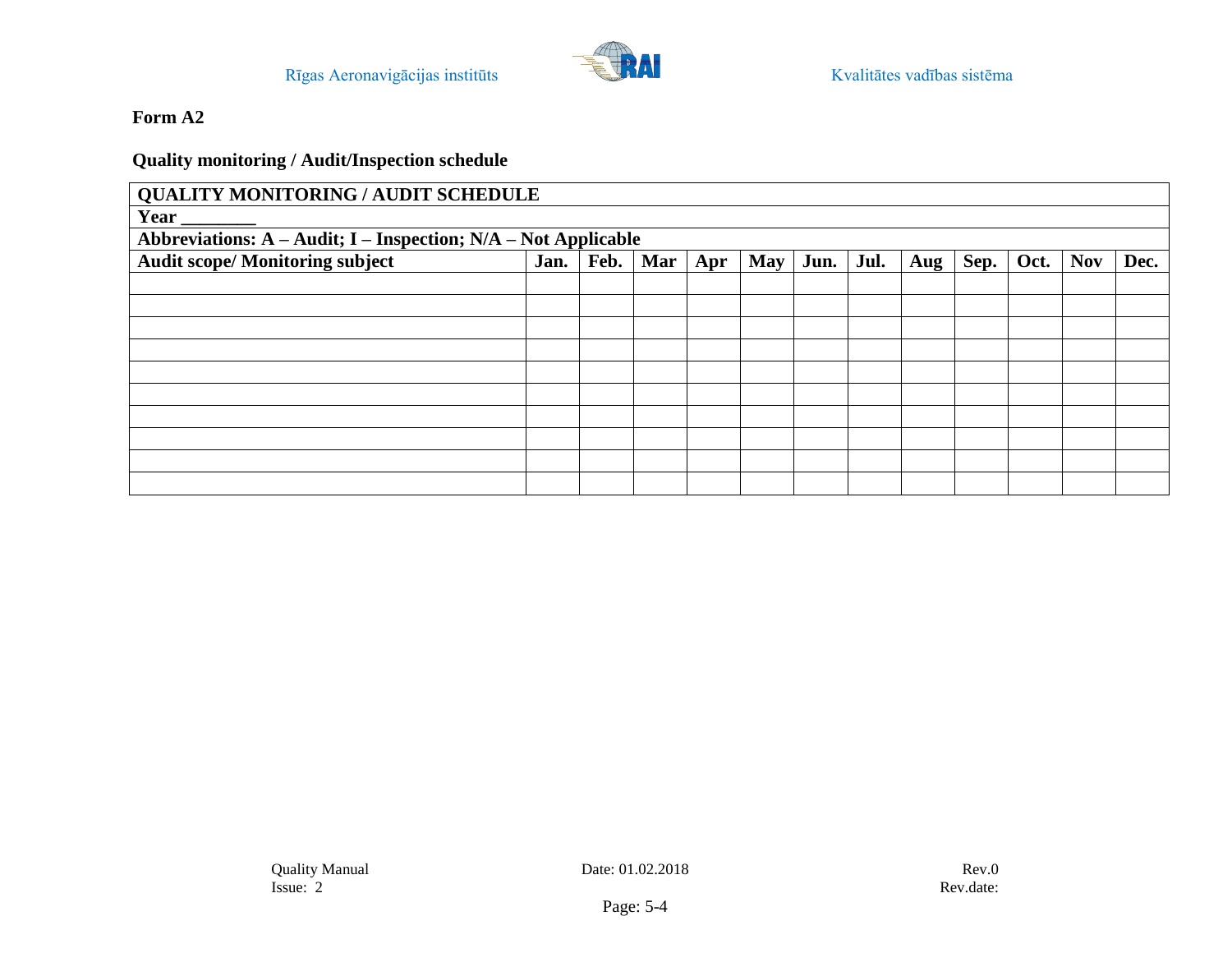

**Audit/Inspection Plan** 

**Planned dates:** 

| <b>Audit</b><br><b>Scope</b> |                              |                            |                       |
|------------------------------|------------------------------|----------------------------|-----------------------|
| <b>Number</b>                | <b>Audit/inspection item</b> | <b>Responsible Persons</b> | <b>Time and Venue</b> |
|                              |                              |                            |                       |
|                              |                              |                            |                       |

Signed by:

Quality Manager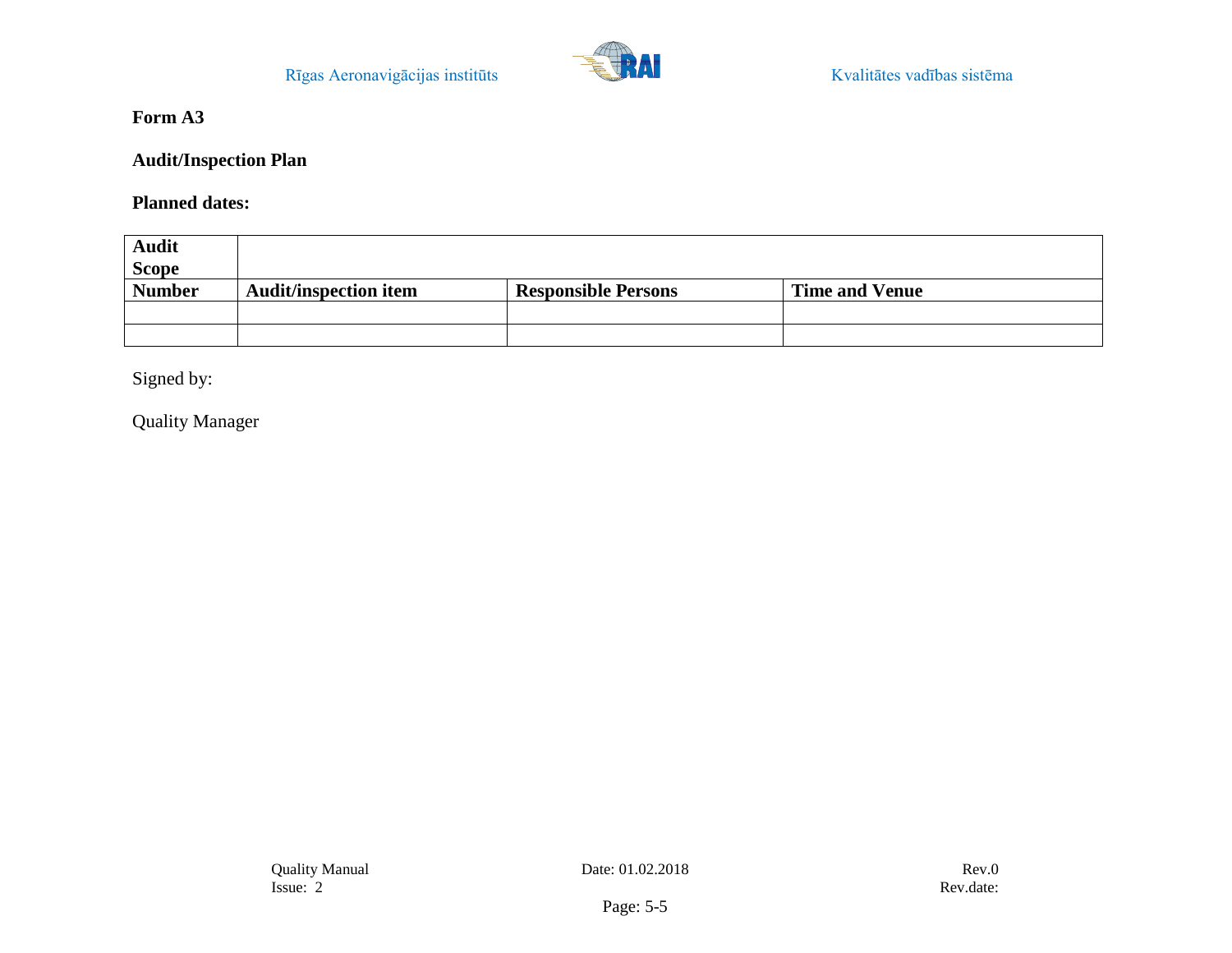

# **Audit Non-Conformance Form**

| <b>Non-Conformance Form</b>       |  |
|-----------------------------------|--|
| Department                        |  |
| Date                              |  |
| Identification number             |  |
| Non-Conformance                   |  |
| <b>Corrective Action</b>          |  |
| Person responsible for            |  |
| implementation                    |  |
| Signature of responsible          |  |
| person                            |  |
| Closing date                      |  |
| <b>Signed by Quality Manager:</b> |  |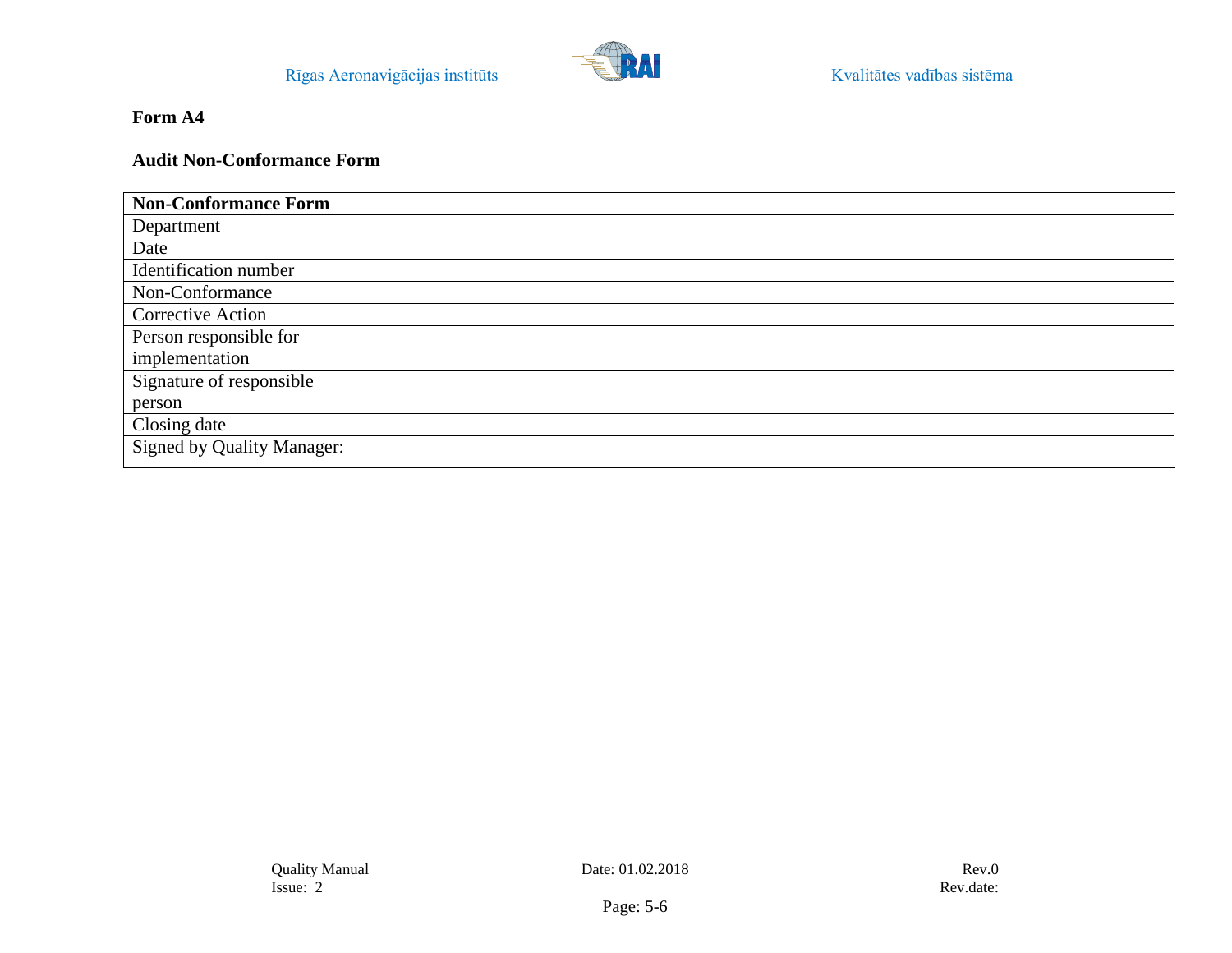

# **Corrective Action Data Base**

| <b>Number</b> | <b>Date</b> | <b>Non-conformance</b> | <b>Level of Non-</b><br>conformance | <b>Corrective action</b> | <b>Responsible for</b><br>implementation | <b>Closure date</b> |
|---------------|-------------|------------------------|-------------------------------------|--------------------------|------------------------------------------|---------------------|
|               |             |                        |                                     |                          |                                          |                     |
|               |             |                        |                                     |                          |                                          |                     |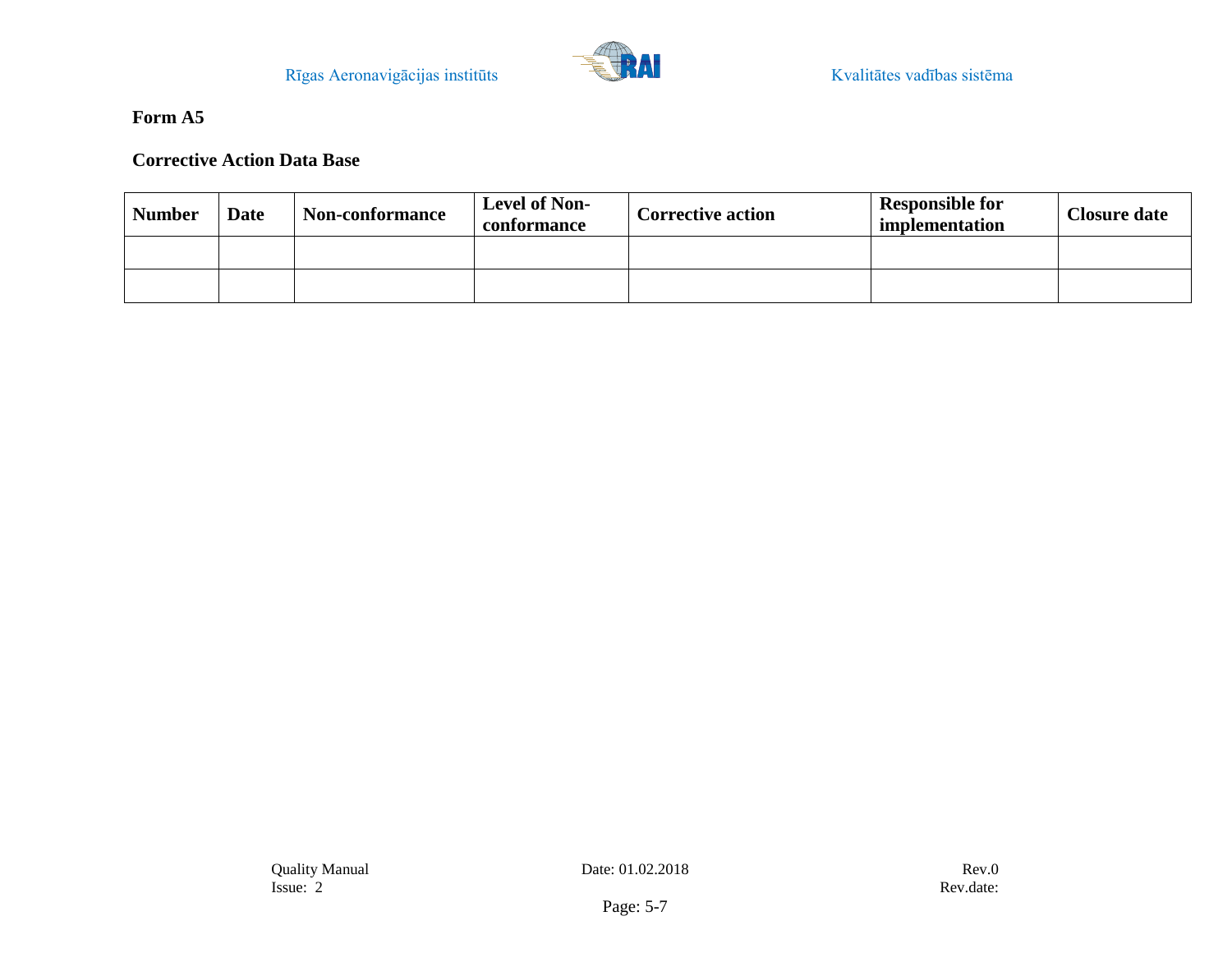

## **Annual Management Report**

# **Date:**

| Nr. | <b>Report Item</b>                  | <b>Information</b> |
|-----|-------------------------------------|--------------------|
| 1.  | Information and results of quality  |                    |
|     | audits and inspections, non-        |                    |
|     | conformances and status of          |                    |
|     | corrective actions                  |                    |
| 2.  | Information and results of external |                    |
|     | audits, non-conformances and        |                    |
|     | status of corrective actions        |                    |
| 3.  | Information about customer          |                    |
|     | satisfaction                        |                    |
| 4.  | Training in progress                |                    |
| 5.  | Training output standards           |                    |
| 6.  | <b>Instructional standards</b>      |                    |
| 7.  | Instructional standardization       |                    |
| 8.  | Review of quality policy            |                    |
| 9.  | Attainment of stated objectives     |                    |
| 10. | Recommendations for necessary       |                    |
|     | improvements                        |                    |

Signed:

Quality Manager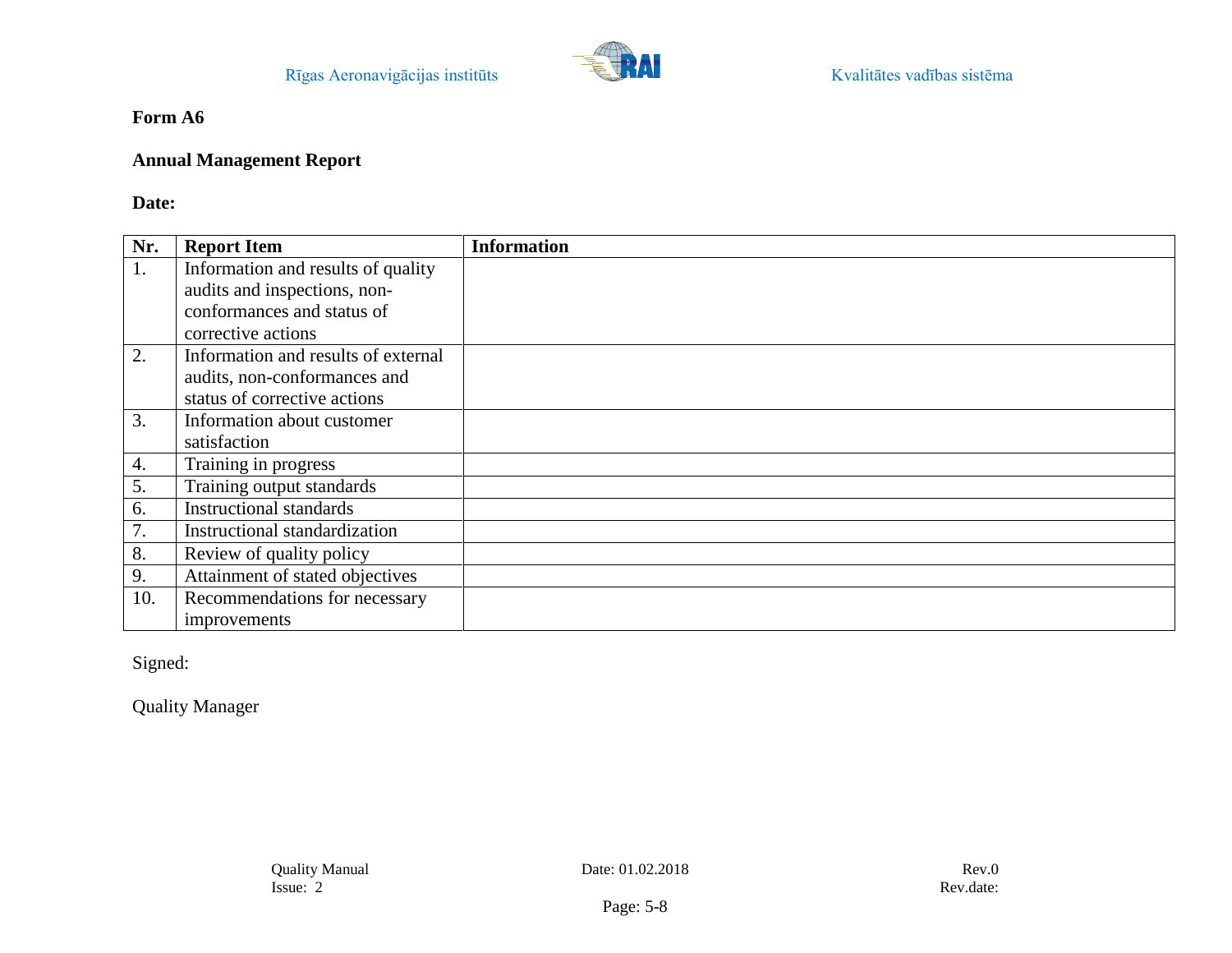Rīgas Aeronavigācijas institūts **Kvalitātes vadības sistēma** 



**Annual Quality Meeting Date: Participants: Subjects for discussion: Decisions made:**

Signed by: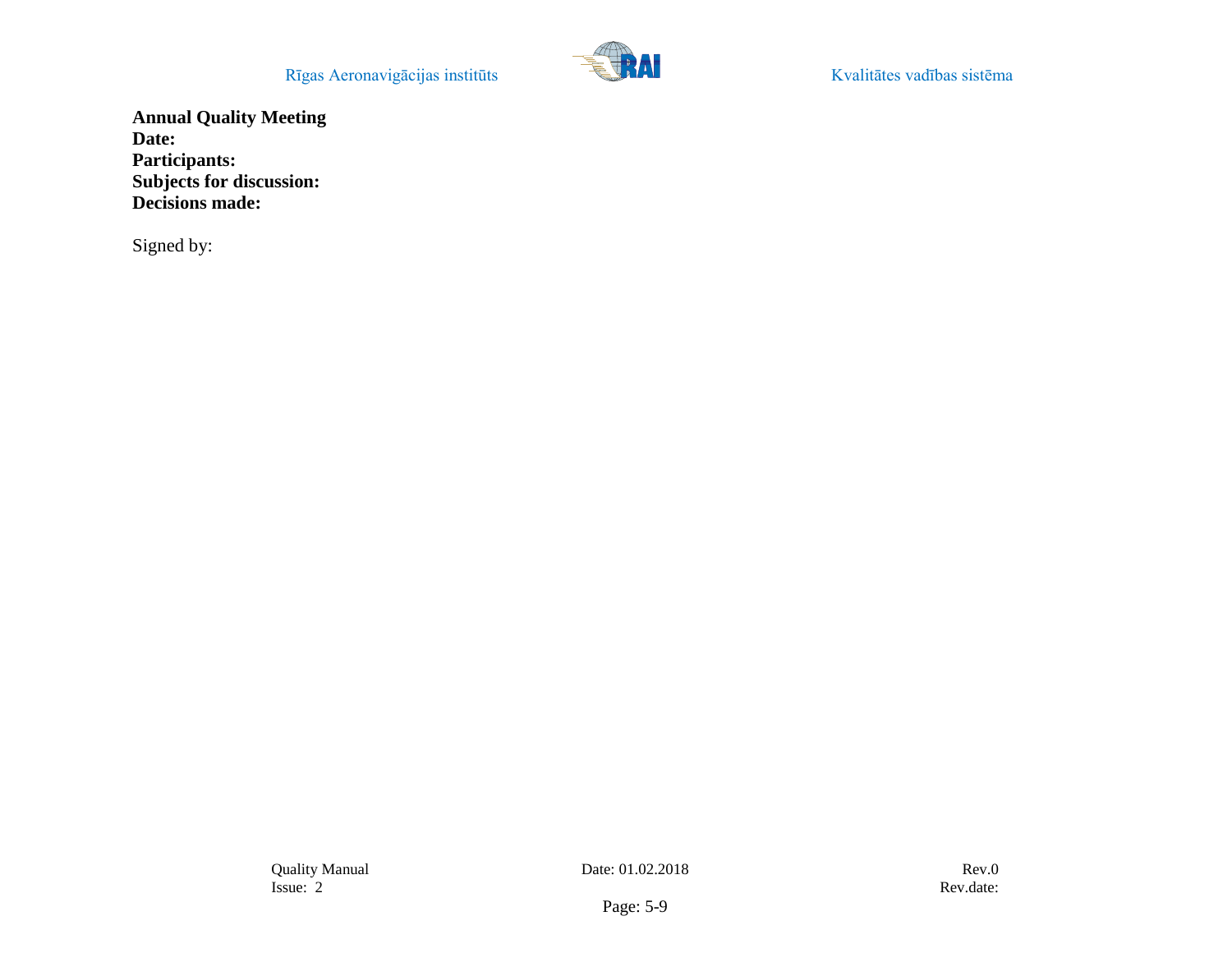

# **Customer's satisfaction Information LV**

Aptaujas dalībniek!

Studiju programmas vadību un mācībspēkus interesē, kā Jūs novērtējiet studijus aturu, kvalitāti un organizāciju, un tādēļ lūdzam atbildēt uz aptaujas jautājumiem, paužot savu viedokli par studiju procesu. Jūsu vērtējums – pēc 10 ballu sistēmas Atzīmējiet attiecīgo rūtiņu

Vai pavadītie studiju gadi sekmējuši Jūsu ieinteresētību mācīties, apgūt jaunas zināšanas?



Jāpalielina speciālo priekšmetu īpatsvars

Paldies par atbildēm

Quality Manual Date: 01.02.2018 Rev.0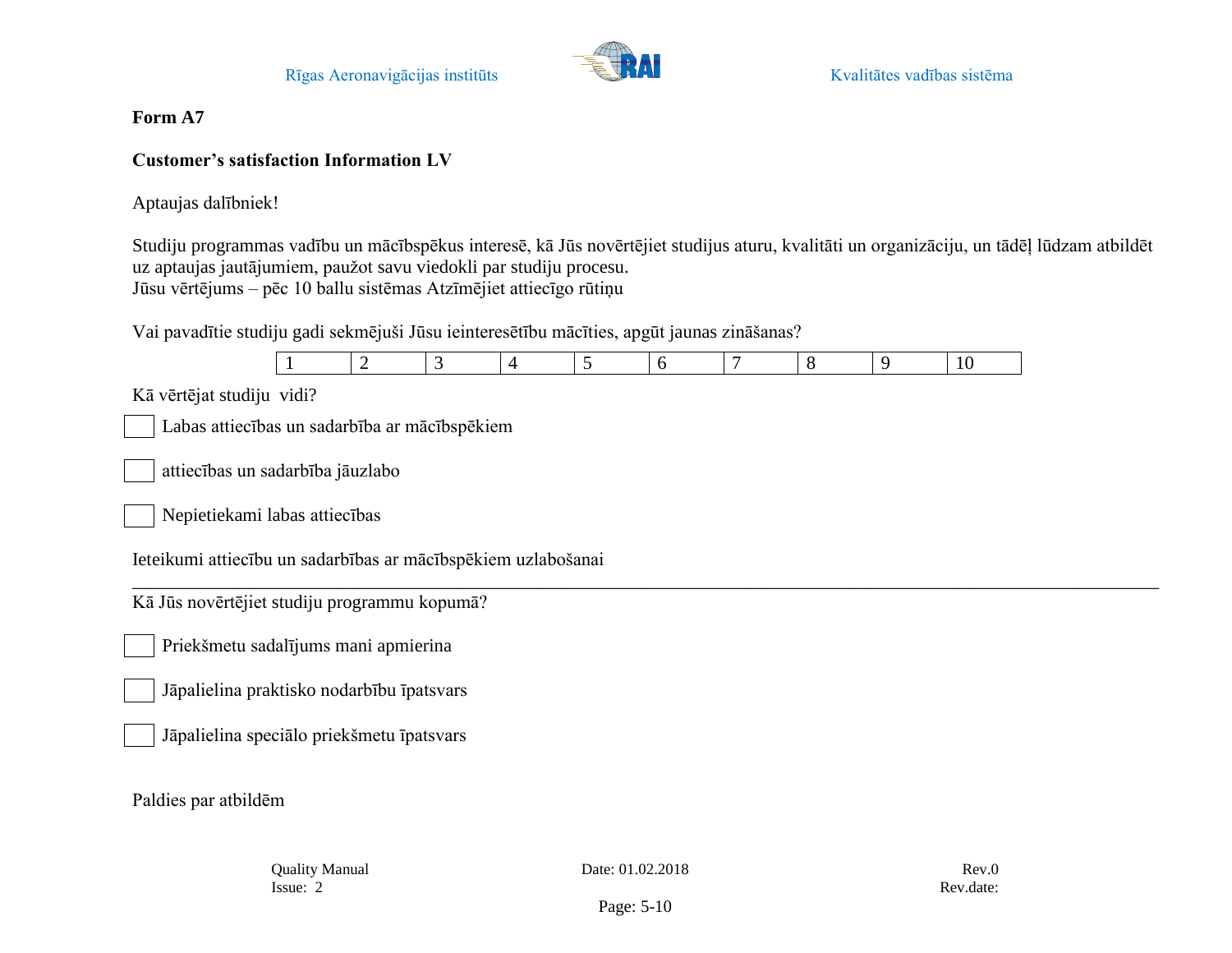

# **EN**

Dear student!

The managers of the training course and the instructors are interested in your evaluation of the content, quality and organization of training. Taking into account the above said, we kindly ask you to fill in this questionnare thus presenting your view point in respect of the training course.

The evaluation is made according to 10 point system. Please, check the appropriate box.

Did the study years stimulate your interest to learn and acquire new knowledge?



\_\_\_\_\_\_\_\_\_\_\_\_\_\_\_\_\_\_\_\_\_\_\_\_\_\_\_\_\_\_\_\_\_\_\_\_\_\_\_\_\_\_\_\_\_\_\_\_\_\_\_\_\_\_\_\_\_\_\_\_\_\_\_\_\_\_\_\_\_\_\_\_\_\_\_\_\_\_\_\_\_\_\_\_\_\_\_\_\_\_\_\_\_\_\_\_\_\_\_\_\_\_\_\_\_\_\_\_\_\_

How would you evaluate the cooperation and relationships between the students and instructors?

Good relationships and cooperation with instructors

It is necessary to improve the relationships and cooperation

Not sufficiently good relationships

Recommendations for improving relationship and cooperation with instructors

How would you evaluate the training/education program in general?

I am satisfied with the distribution of subjects

It is necessary to increase the amount of practical training

It is necessary to increase the amount of training in special subjects

We thank you for your answers

Quality Manual Date: 01.02.2018 Rev.0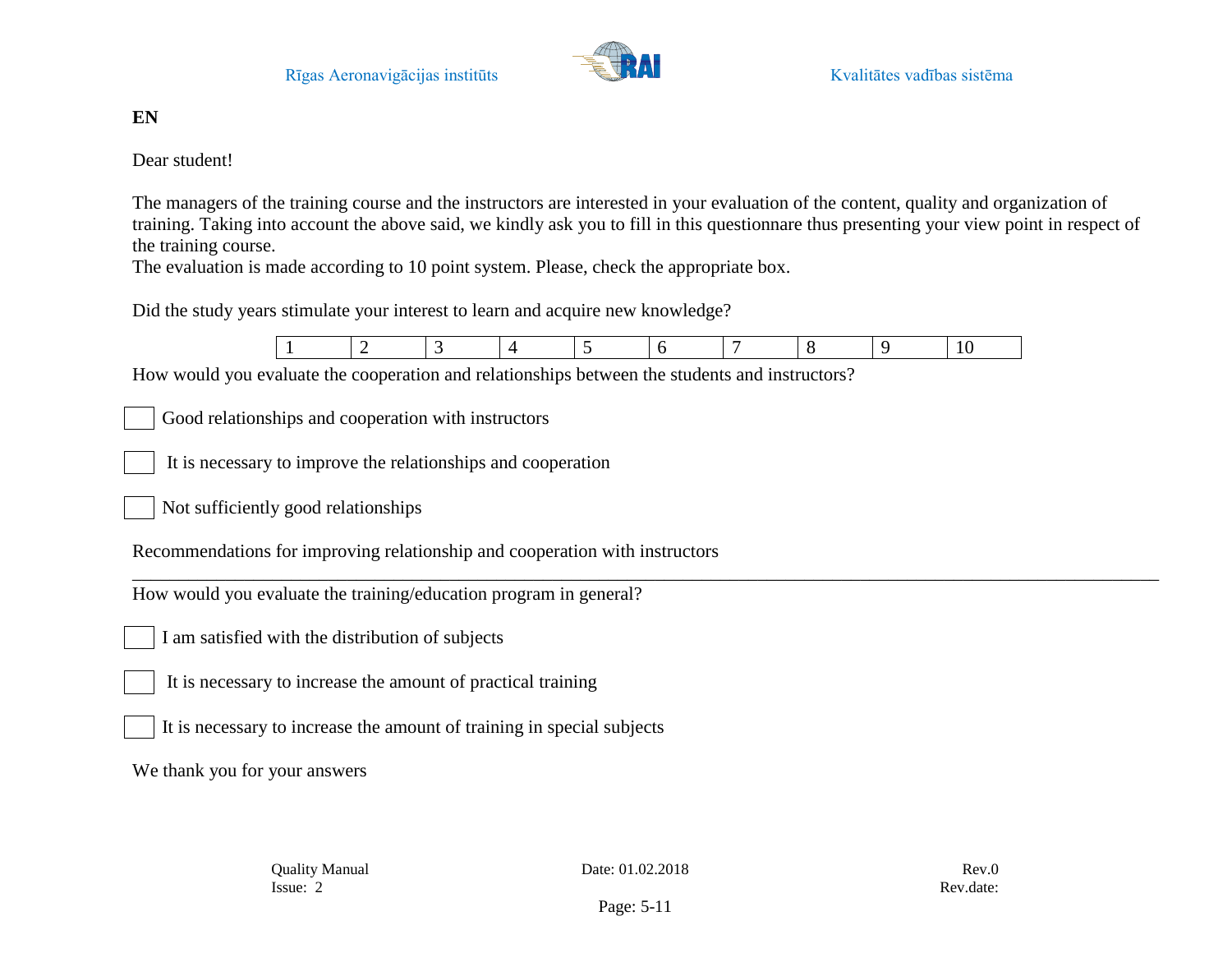

# **Customer Claim Register**

| Nr. | <b>Description of</b><br>the claim | Date of<br>claim<br>receipt | <b>Claim</b><br>originator | <b>Remedial</b><br>actions<br>required | <b>Remedial actions</b><br>performed (date) | <b>Results</b><br>accepted (VR)<br>signature) | <b>Answer to</b><br>customer (date,<br>signature by VR) |
|-----|------------------------------------|-----------------------------|----------------------------|----------------------------------------|---------------------------------------------|-----------------------------------------------|---------------------------------------------------------|
|     |                                    |                             |                            |                                        |                                             |                                               |                                                         |
|     |                                    |                             |                            |                                        |                                             |                                               |                                                         |
|     |                                    |                             |                            |                                        |                                             |                                               |                                                         |
|     |                                    |                             |                            |                                        |                                             |                                               |                                                         |
|     |                                    |                             |                            |                                        |                                             |                                               |                                                         |
|     |                                    |                             |                            |                                        |                                             |                                               |                                                         |
|     |                                    |                             |                            |                                        |                                             |                                               |                                                         |
|     |                                    |                             |                            |                                        |                                             |                                               |                                                         |
|     |                                    |                             |                            |                                        |                                             |                                               |                                                         |
|     |                                    |                             |                            |                                        |                                             |                                               |                                                         |
|     |                                    |                             |                            |                                        |                                             |                                               |                                                         |
|     |                                    |                             |                            |                                        |                                             |                                               |                                                         |
|     |                                    |                             |                            |                                        |                                             |                                               |                                                         |
|     |                                    |                             |                            |                                        |                                             |                                               |                                                         |
|     |                                    |                             |                            |                                        |                                             |                                               |                                                         |
|     |                                    |                             |                            |                                        |                                             |                                               |                                                         |
|     |                                    |                             |                            |                                        |                                             |                                               |                                                         |
|     |                                    |                             |                            |                                        |                                             |                                               |                                                         |
|     |                                    |                             |                            |                                        |                                             |                                               |                                                         |
|     |                                    |                             |                            |                                        |                                             |                                               |                                                         |
|     |                                    |                             |                            |                                        |                                             |                                               |                                                         |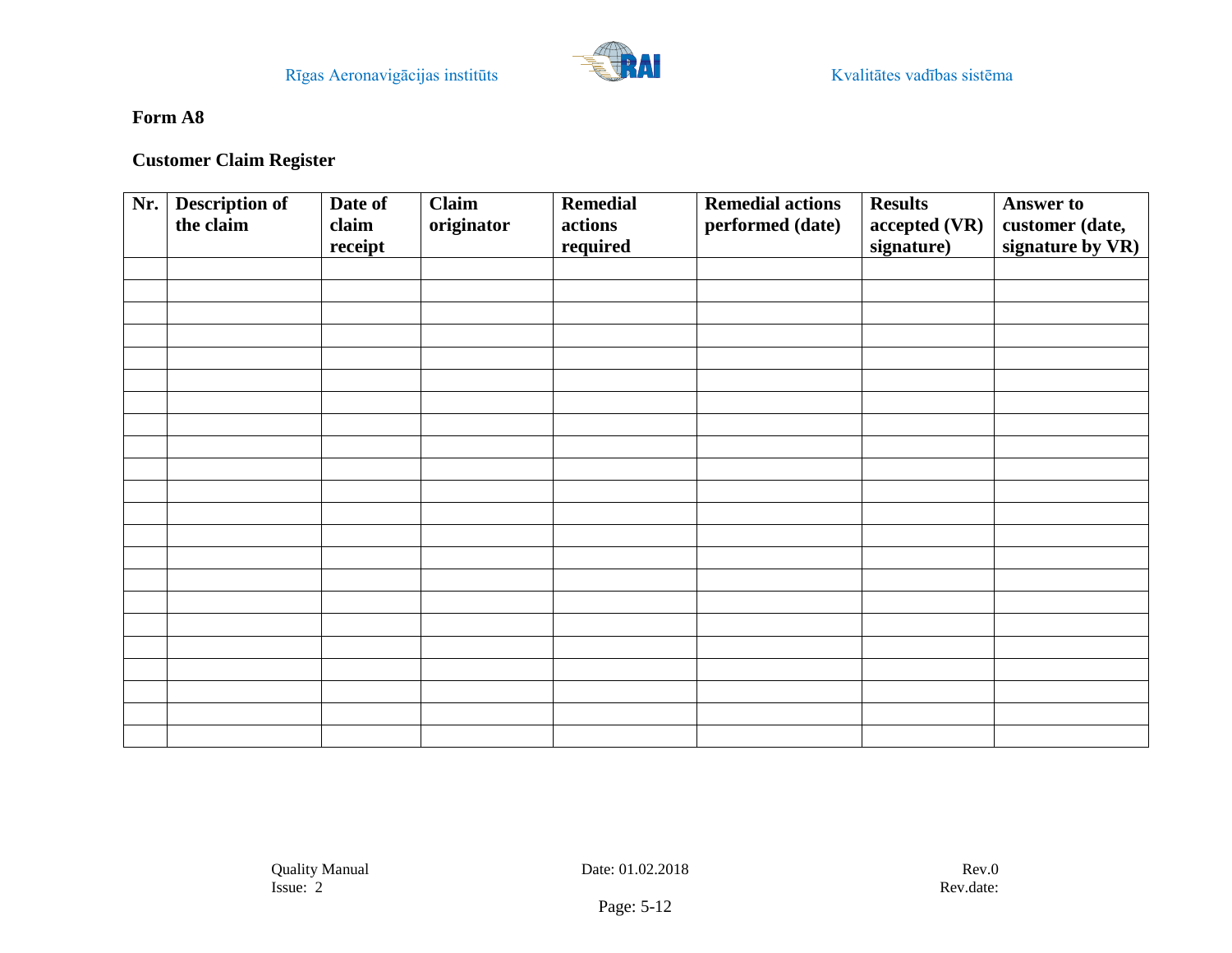

## **Outgoing Documentation Register**

| Nr. | Originator | <b>Date</b> | <b>Addressee</b> | Number of pages   Content | Date of dispatch |
|-----|------------|-------------|------------------|---------------------------|------------------|
|     |            |             |                  |                           |                  |
|     |            |             |                  |                           |                  |
|     |            |             |                  |                           |                  |
|     |            |             |                  |                           |                  |
|     |            |             |                  |                           |                  |
|     |            |             |                  |                           |                  |
|     |            |             |                  |                           |                  |
|     |            |             |                  |                           |                  |
|     |            |             |                  |                           |                  |
|     |            |             |                  |                           |                  |
|     |            |             |                  |                           |                  |
|     |            |             |                  |                           |                  |
|     |            |             |                  |                           |                  |
|     |            |             |                  |                           |                  |
|     |            |             |                  |                           |                  |
|     |            |             |                  |                           |                  |
|     |            |             |                  |                           |                  |
|     |            |             |                  |                           |                  |
|     |            |             |                  |                           |                  |
|     |            |             |                  |                           |                  |
|     |            |             |                  |                           |                  |
|     |            |             |                  |                           |                  |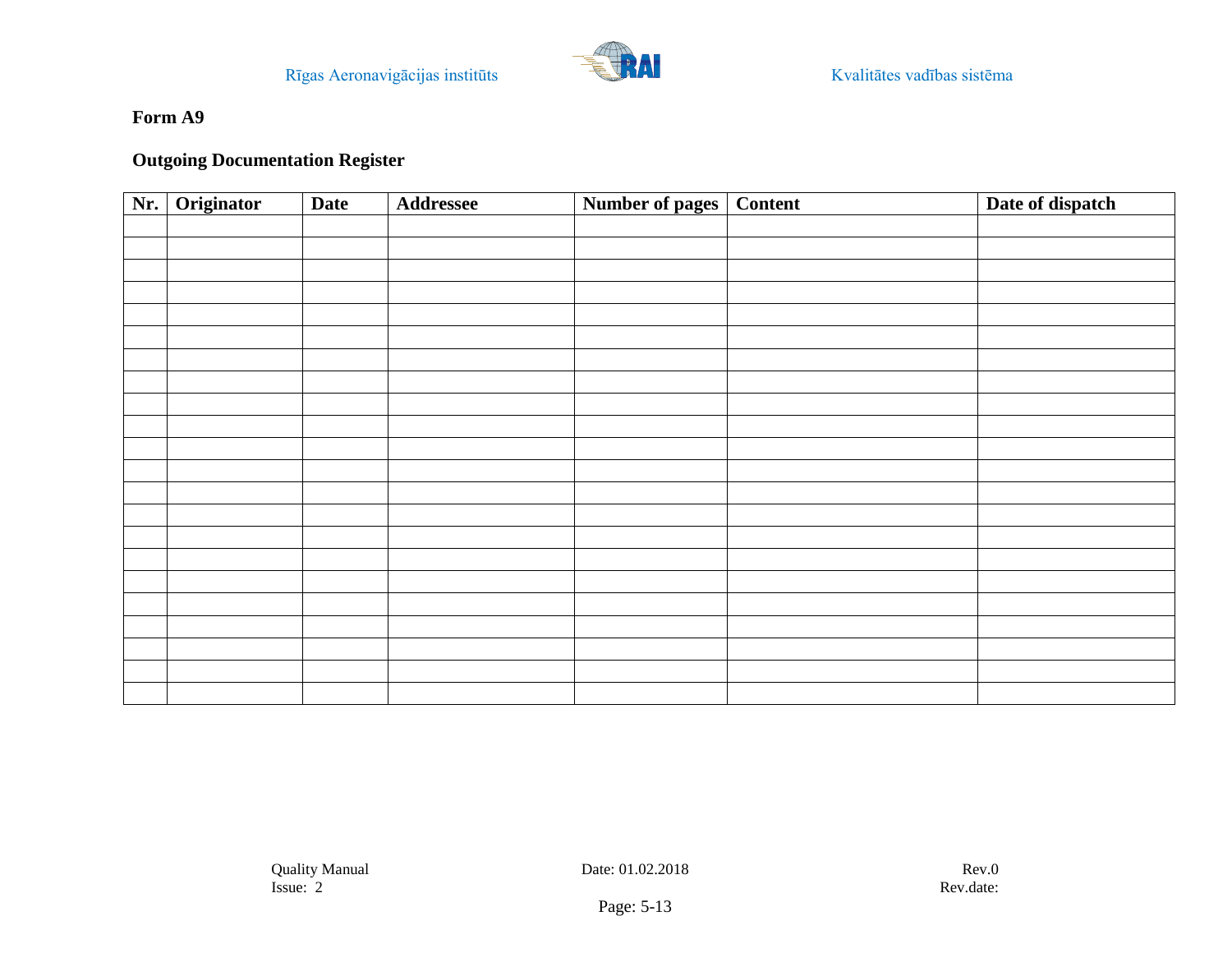

# **Incoming Documentation Register**

| Nr. | Originator | <b>Date</b> | <b>Addressee</b> | Number of | <b>Content</b> | <b>Actions</b> to be<br>taken | <b>Result</b> |
|-----|------------|-------------|------------------|-----------|----------------|-------------------------------|---------------|
|     |            |             |                  | pages     |                |                               |               |
|     |            |             |                  |           |                |                               |               |
|     |            |             |                  |           |                |                               |               |
|     |            |             |                  |           |                |                               |               |
|     |            |             |                  |           |                |                               |               |
|     |            |             |                  |           |                |                               |               |
|     |            |             |                  |           |                |                               |               |
|     |            |             |                  |           |                |                               |               |
|     |            |             |                  |           |                |                               |               |
|     |            |             |                  |           |                |                               |               |
|     |            |             |                  |           |                |                               |               |
|     |            |             |                  |           |                |                               |               |
|     |            |             |                  |           |                |                               |               |
|     |            |             |                  |           |                |                               |               |
|     |            |             |                  |           |                |                               |               |
|     |            |             |                  |           |                |                               |               |
|     |            |             |                  |           |                |                               |               |
|     |            |             |                  |           |                |                               |               |
|     |            |             |                  |           |                |                               |               |
|     |            |             |                  |           |                |                               |               |
|     |            |             |                  |           |                |                               |               |
|     |            |             |                  |           |                |                               |               |